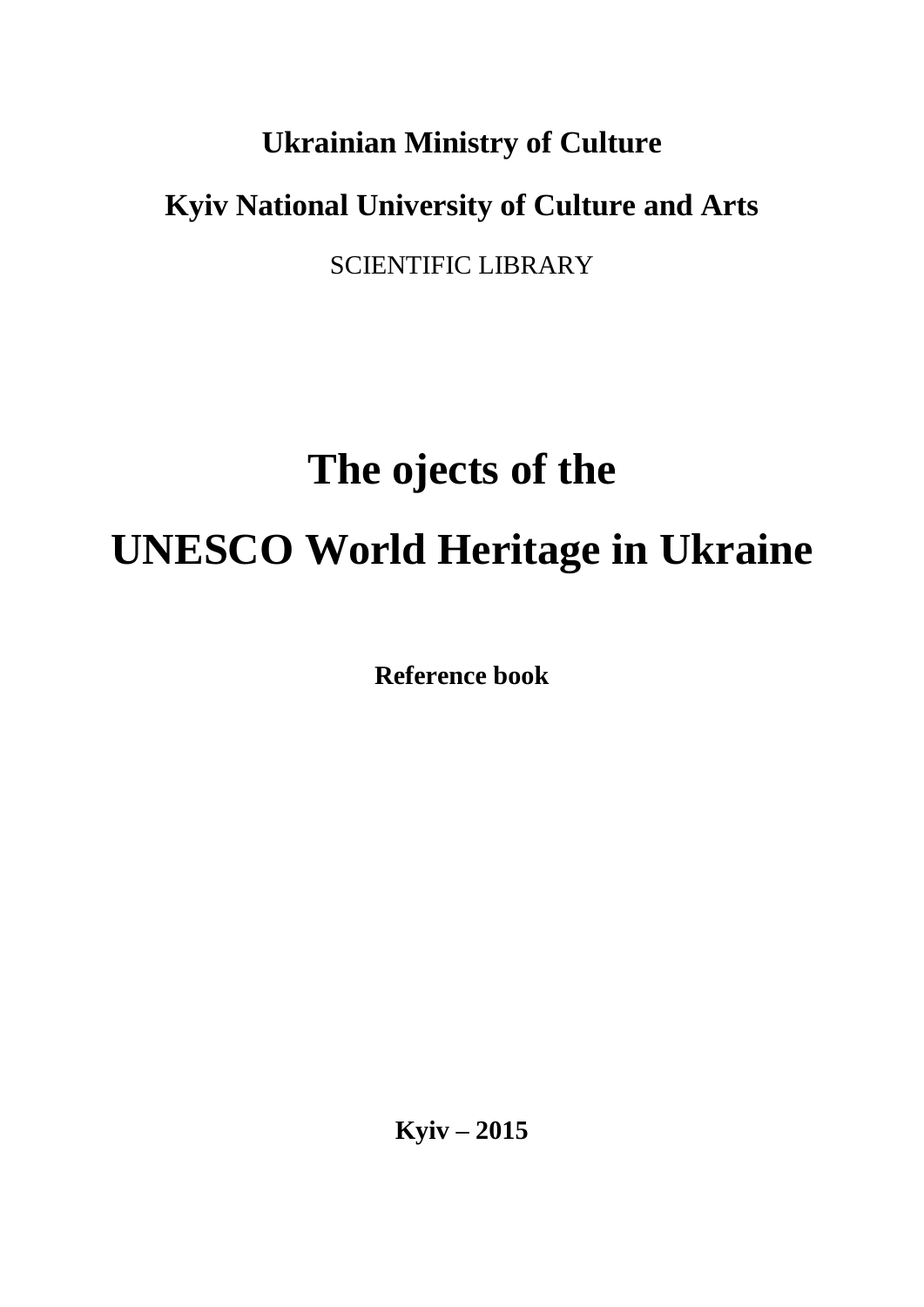#### **UDC 719:341.123.04(477) LBC 79.1**

*Complier O. O. Skachenko*, head of methodical work sector of scientific library KNUCA *Leterary translation V. A. Dibrova,* PhD *Responsible for the release Y. I. Gorban*, PhD,

headmaster of scientific library KNUCA.

**The objects of the UNESCO World Heritage in Ukraine** : reference book / Ukr. Min. of Cul-re, Kyiv Nat. Uni-ty of Culture and Arts, Scien. Lib. : comp. O. O. Skachenko. – Kyiv : publ. center of KNUCA, 2015. – 48 p. : il.

This reference book has inquiry about cooperation of Ukraine and United Nations Educational, Scientific, and Cultural Organization; gives information about historical and cultural, natural heritage of Ukraine, which is under UNESCO's supervision.

This edition is made for students, lecturers, members of information facilities and other specialists, who are investigating the internationaland cultural cooperation of Ukraine and UNESCO.

> **UDC 719:341.123.04(477) LDC 79.1**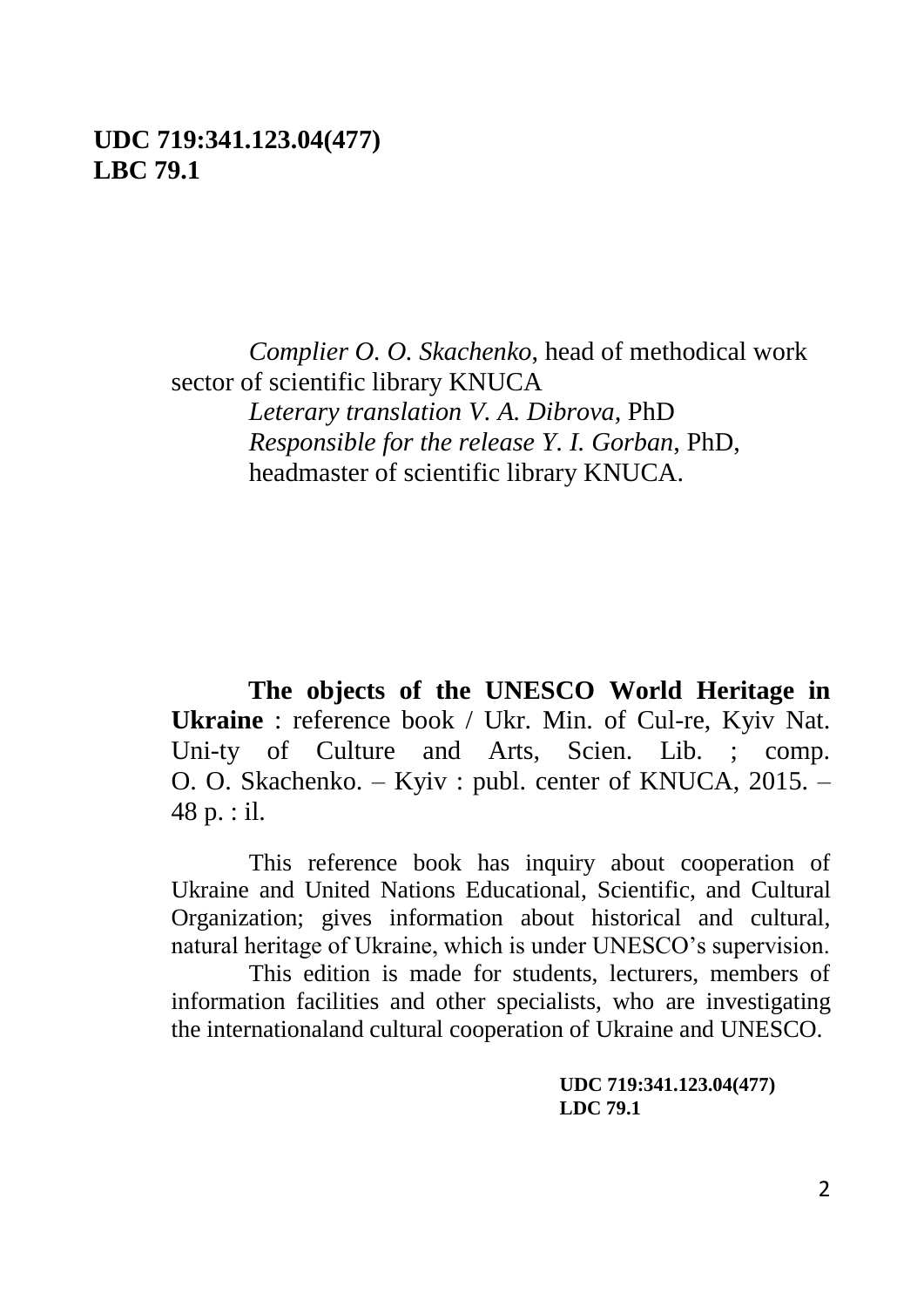#### **From complier**

Objects of the cultural world heritage, which are included to the UNESCO list, are very interesting for the entire population of our planet. Unique natural and cultural objects give us a great possibility to keep these natural nooks and hand-made monuments, which demonstrate wealth of nature and abilities of human mind's abilities.

Ukrainian historical and cultural heritage is enormous, it has been forming for many centuries, influenced by different nations. Apart from historical and cultural monuments our country has unique natural sources. That is why including of Ukrainian natural and architectural objects to the list of the world heritage means a lot to the formation of attractive tourism image of Ukraine, it's integration to the world community.

The first Ukrainian monument was included to the list of the world heritage in 1990. Nowadays (the beginning of the 2015) seven objects are included.

«The objects of the UNESCO World Heritage in Ukraine» was published for: familiarization with the main tendencies of Ukraine and UNESCO's cooperation, characteristic of Ukrainian objects, which are included to the world heritage of UNESCO.

Edition consists of 2 units. The first unit – «*Ukraine in UNESCO*» tells about 60-year old activity of Ukraine as a member of United Nations Educational, Scientific, and Cultural Organization.

Each of seven objects, included into the list of the world heritage of humanity, are characterized in the 2 unit, called «*List of UNESCO World Heritage Sites in Ukraine*».

This edition is made for students, lecturers, members of information facilities and other specialists, who are investigating cooperation between Ukraine and UNESCO.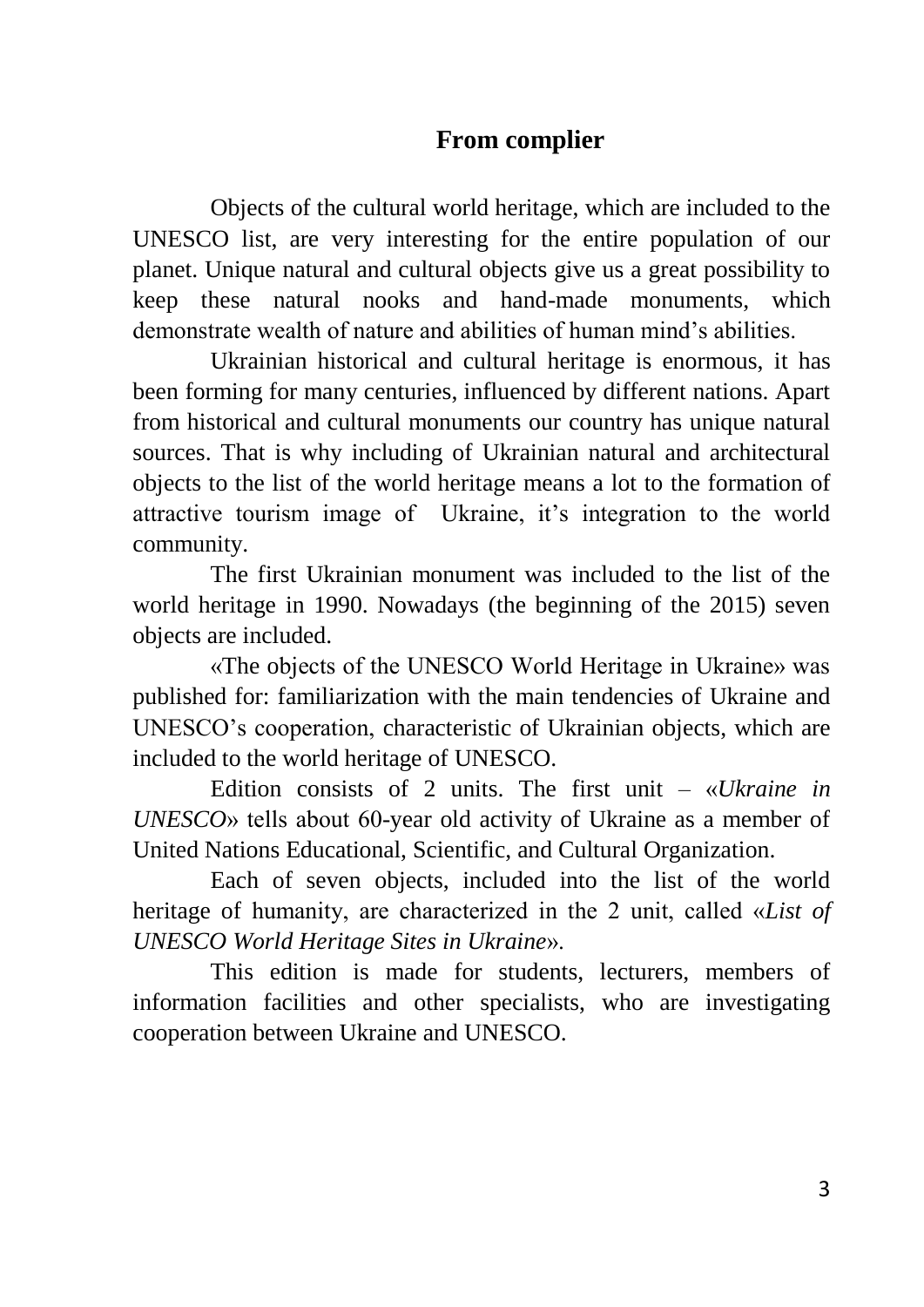#### **Hanna Oleksandrivna Andres**,

PhD, сandidate of history, senior lecturer

#### **Popularization of cultural heritage. Its meaning forprotection of Ukrainian monuments**

Ukraine is a state, rich in cultural heritage, which applies the epochs of Ukrainian complicated history visual methods. Our historical and cultural acquirement is an extremely valuable economical, mental and social capital, which is the main part of national self respect and appropriate representation of our country on the international scene. Preservation of cultural heritage affects the national mentality, confirms the heredity of primordial values and traditions, forms a basis for the stable development of society.

Ukraine works hard to improve its international image and increase tourism potential by the expansion of UNESCO list with Ukrainian cultural objects.State provides international cooperation in monument protection, e.g. they coordinate those bodies of State Authority, who protect cultural objects, also research institutions and pubic organizations, which are connected with UNESCO programmes, international cooperation within UNESCO and expansion of multiparty and bipartite international cultural cooperation.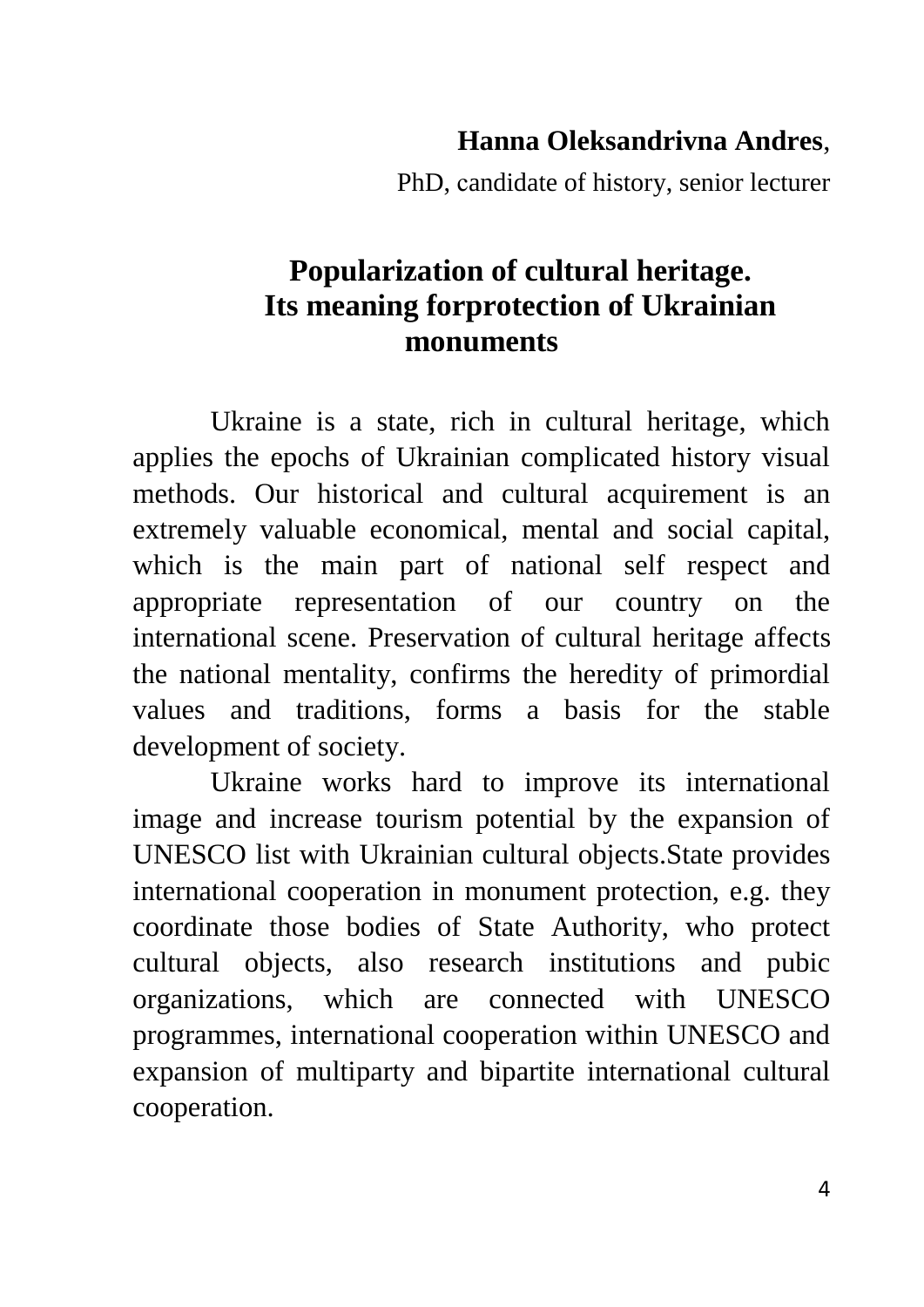Monuments protectors and museum business experts understand the importance and value of spreading knowledge about the historical and cultural heritage.This process requires the consolidation of efforts of both museum workers and monuments protectors and other experts of humanitarian sphere.The value of active cooperation with librarians here should not be underestimated. Librarians are conservators and relays of the historical, scientific and cultural memory, intermediaries in its transmission to the future generations and they also help to start the awakening of public interest in the human history, the native language, nature, architecture and culture in general.Librarians may contribute to the preservation, study and presentation of the cultural heritage of the country, using various forms and methods of library work.

Popularization is a potential, which should be given a priority level in protecting the cultural heritage of our country.

However, these activities should be directed to its main goal: the preservation of cultural heritage through the dissemination of information about attractions, by influencing public opinion.In order to avoid spreading false facts popularization should involve experts from relevant education in this area – the future professionals and current students of museum workers, monuments protectors, archaeologists, ethnographers and etc.

Methodsof the cultural heritage popularization are quite different – edition of collections, travel guides,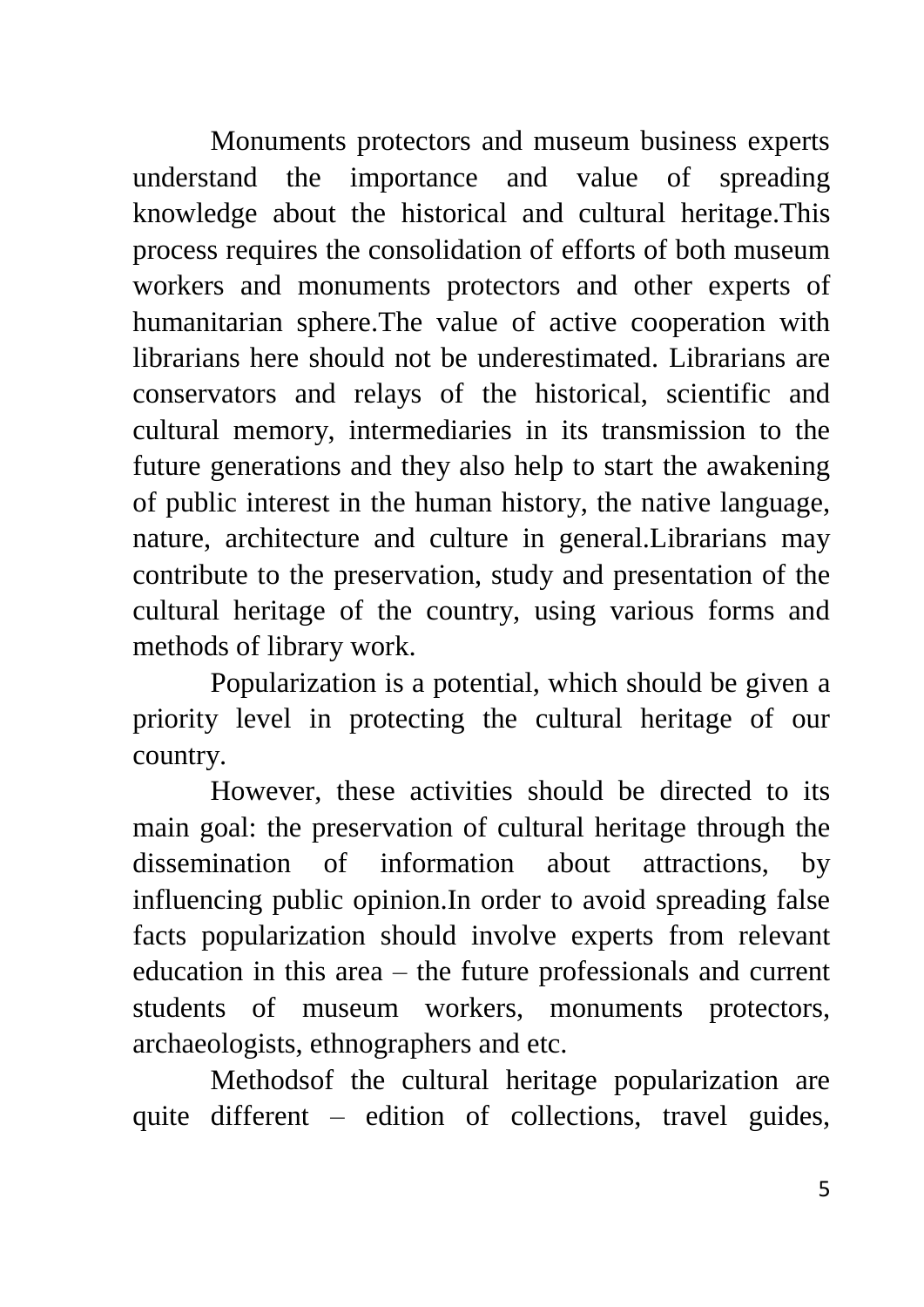tutorials, creation of information portals, social networking groups, official websites and others.

Edition «The Objects of theUNESCO World Heritage in Ukraine» is a result of initiative, solid scientific work of KNUCAA scientific library staff n close collaboration with museum workers and monuments protectors of Department of History of Ukraine and museology, with the support of leading scientific institutions in the field.

The initiative, launched by the library experts is essential for the education of future generations of museum experts and for raising of awareness of the Ukrainian cultural heritage to the public.

I hope that these projects will be continued in the future, which will give us opportunities to promote the rich historical and cultural heritage of our country. Because our public duty is keeping, learning and transferring our knowledge about cultural heritage to the future generations for the development of our culture.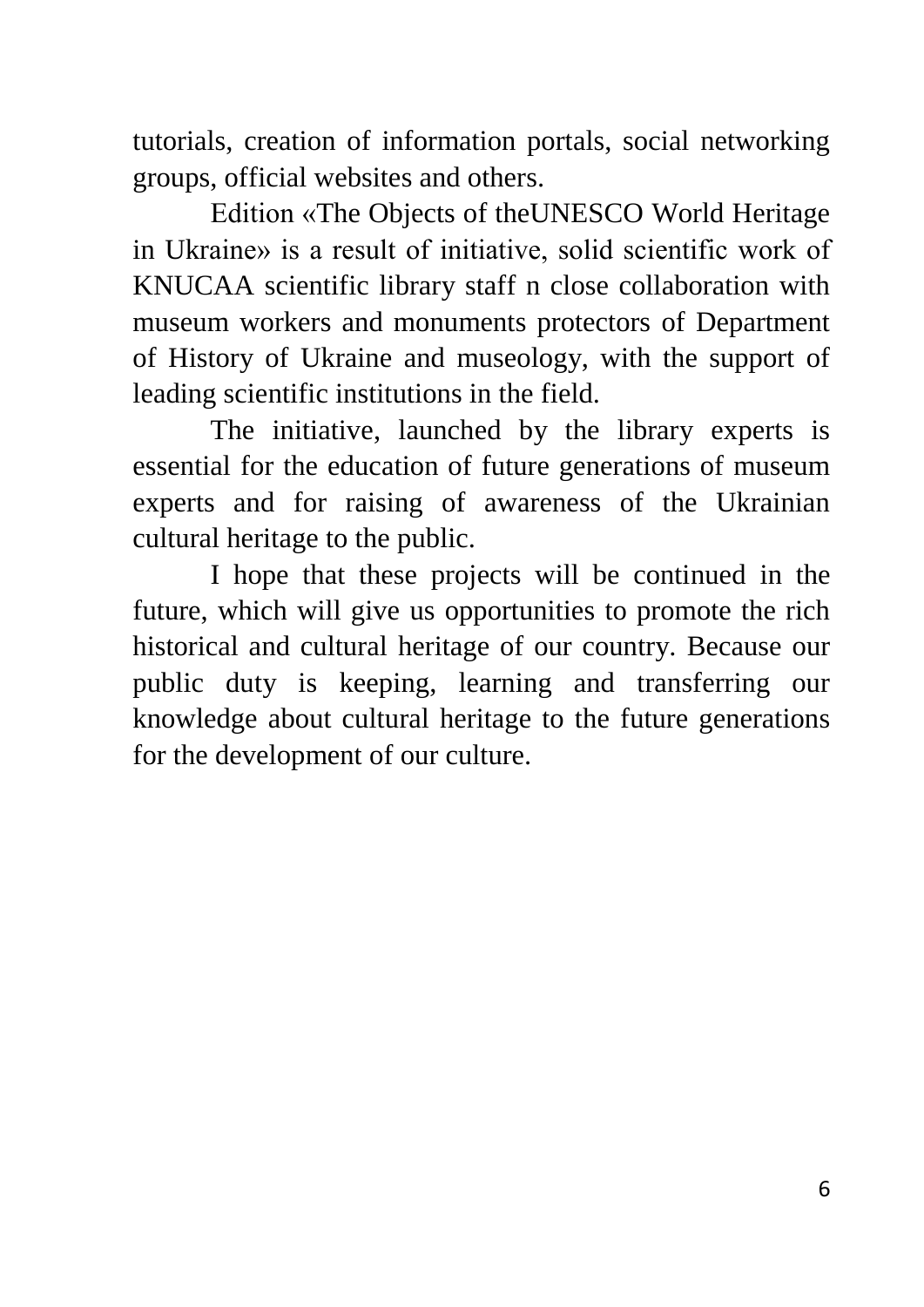# **Ukraine in UNESCO**

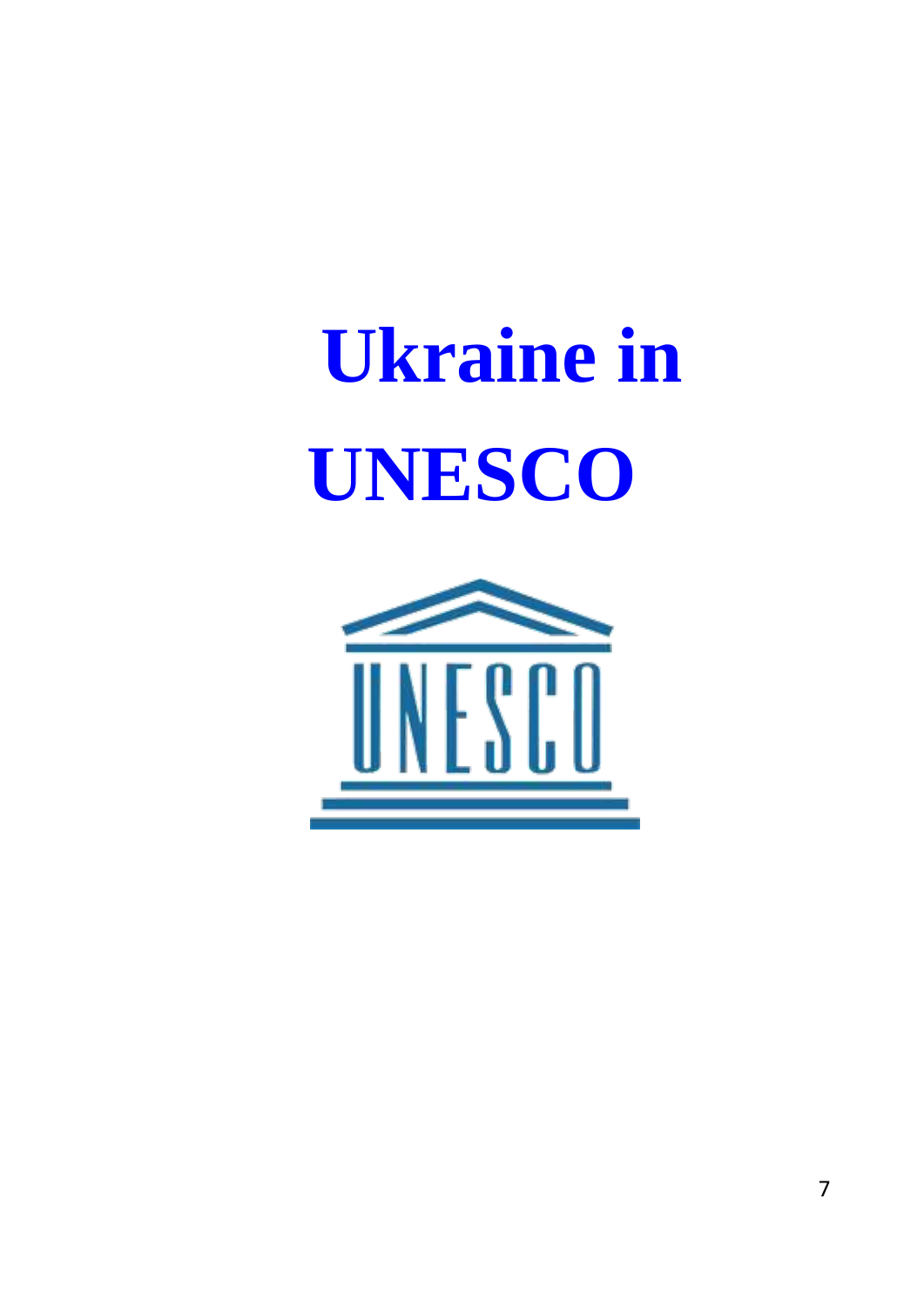**United Nations Educational, Scientific and Cultural Organization**, **UNESCO** – an international organization, specialized agency of the United Nations in the field of education, science, culture – promotes elimination of illiteracy, training of personnel, development of national culture, protection of cultural monuments.

Activities of UNESCO in the field of culture covers the following areas:

> $\triangleright$  preservation and revival of the material and non-material cultural heritage;

> > $\triangleright$  development of arts;

 $\triangleright$  promoting modern cultures;

 $\triangleright$  promoting the return of the lost cultural property by the countries they came from;

 $\triangleright$  distribution of books and reading by developing book publishing;

 $\triangleright$  development of cultural industries and the development of cultural policies;

 $\triangleright$  copyright and related rights:

 $\triangleright$  analysis of the connection between culture and development, taking into account cultural factors in development;

 $\triangleright$  development of cultural pluralism and intercultural dialogue.

At the beginning of 2013 the number of participating countries was 195. The main is UNESCO centre isin Paris.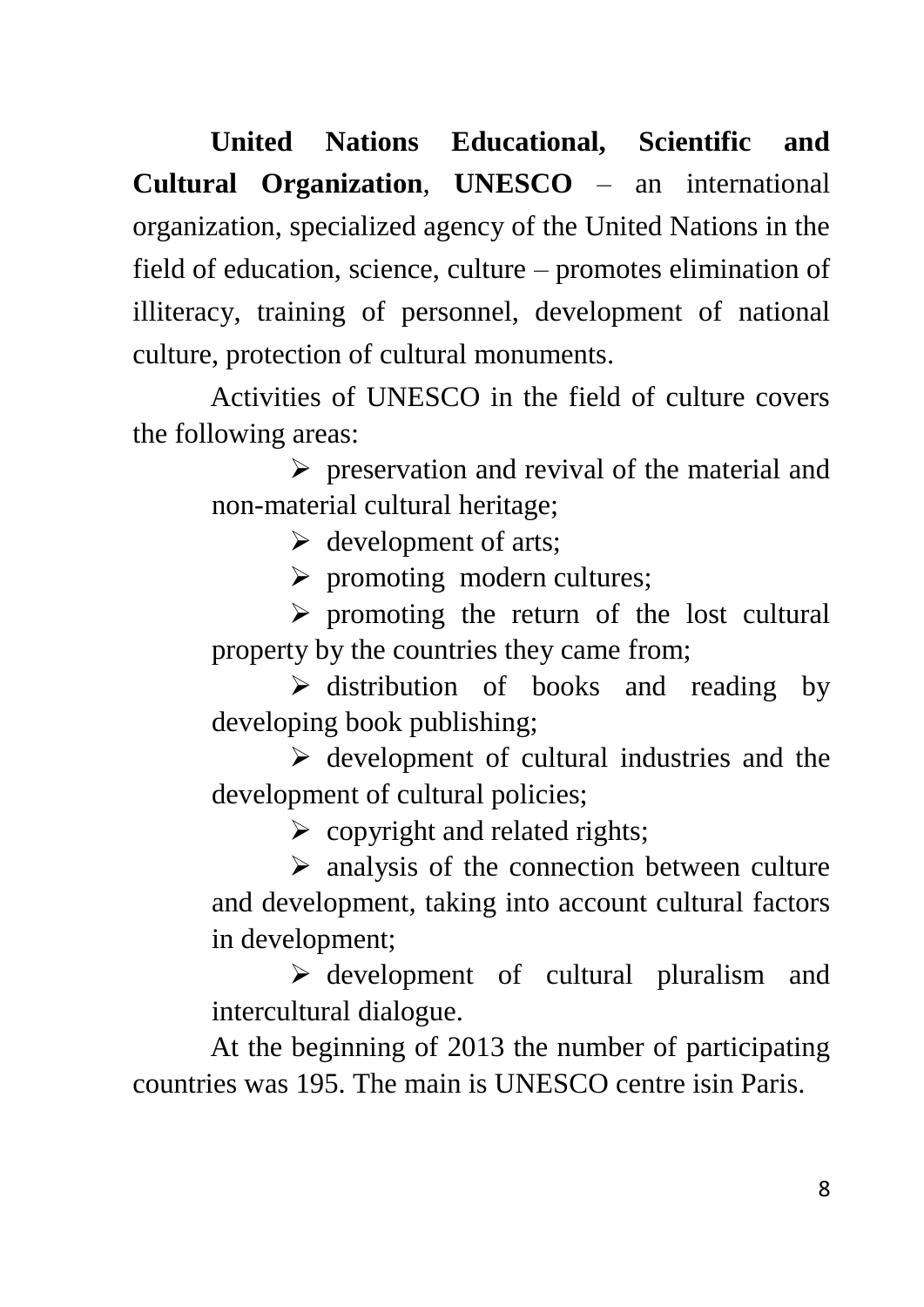

Ukrainian SSR became a member of UNESCO on May 12, 1954. From December 1962 UNESCO Permanent Mission of Ukraine operates in Paris.

Coordination of national institutions activities, associated with the

participation of Ukraine in UNESCO is done by the National Commission for UNESCO (since 1956).

*Cooperation between Ukraine and UNESCO* has the aim to strengthen intellectual potential and to attract it to global processes in the humanitarian field,and use of UNESCO opportunities and resourcesand international experience of cooperation in the fields of education, science, culture and communicationsin the national interest.

Representatives of the USSR in UNESCO were: Y. Kochubey (later Vice-Ministry of Foreign Affairs of the USSR, now Deputy of General Directorof UNESCO), M. Reshetniak, A. Zlenko, V. Skofenko and others.

An important area of cooperation with UNESCO is the issue of making anniversaries of prominent figures and historical events of Ukraine to a calendar of memorable dates of UNESCO and participation in the celebration of these anniversaries. During the period from 1996 to 2011 this list included 21new anniversary dates. In particular, in 2006 the 150th anniversary of the birth of writer Ivan Franko and the 100th anniversary of the birth of writer Ivan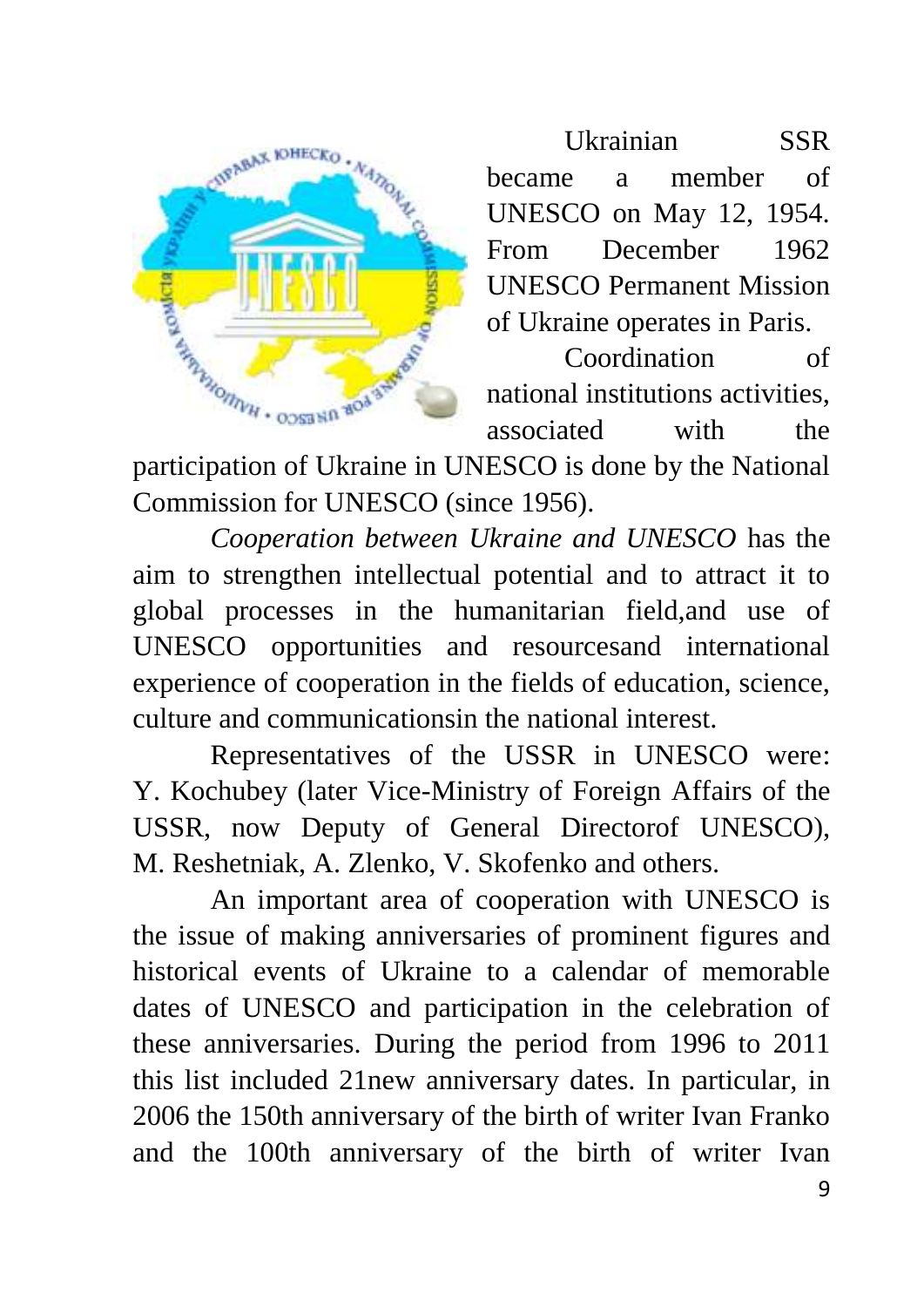Bagryany were celebrated, involving UNESCO; in 2008 – the 100th anniversary of the birth of physics Landau; in 2009 – the 100th anniversary of the birth of artist Maria Prymachenko and the 200th anniversary of the birth of writer MV Gogol; in 2010 – the 500th anniversary of the birth of Ivan Fyodorov, founder of printing in Belarus, Russia and Ukraine (joint bid with Belarus and Russia); in 2011 – the 150th anniversary of Shevchenko's death and 1000th anniversary of the St. Sophia cathedral establishment.

As a part of the 36th and 37th sessions of the General Conference of UNESCO was taken a decision on inclusion of new dates to the calendar of memorable dates of UNESCO:

– 100th anniversary of the birth of Academician Amosov (2013);

– 150th anniversary of the birth of V. I. Vernadsky  $(2013 - 0)$  ioint bid with Russia):

– 200th anniversary of the birth of poet Taras Shevchenko (2014);

– 150th anniversary of the birth of poet Pavlo Grabowsky (2014);

– 150th anniversary of the birth of Mykhaylo Kotsyubynsky (2014);

– 200th anniversary of the birth of composer Mychaylo Verbytsky (2015).

As a part of UNESCO Ukraine initiated numerous international programmes and projects. In particular, during the 26th session of the General Conference of UNESCO it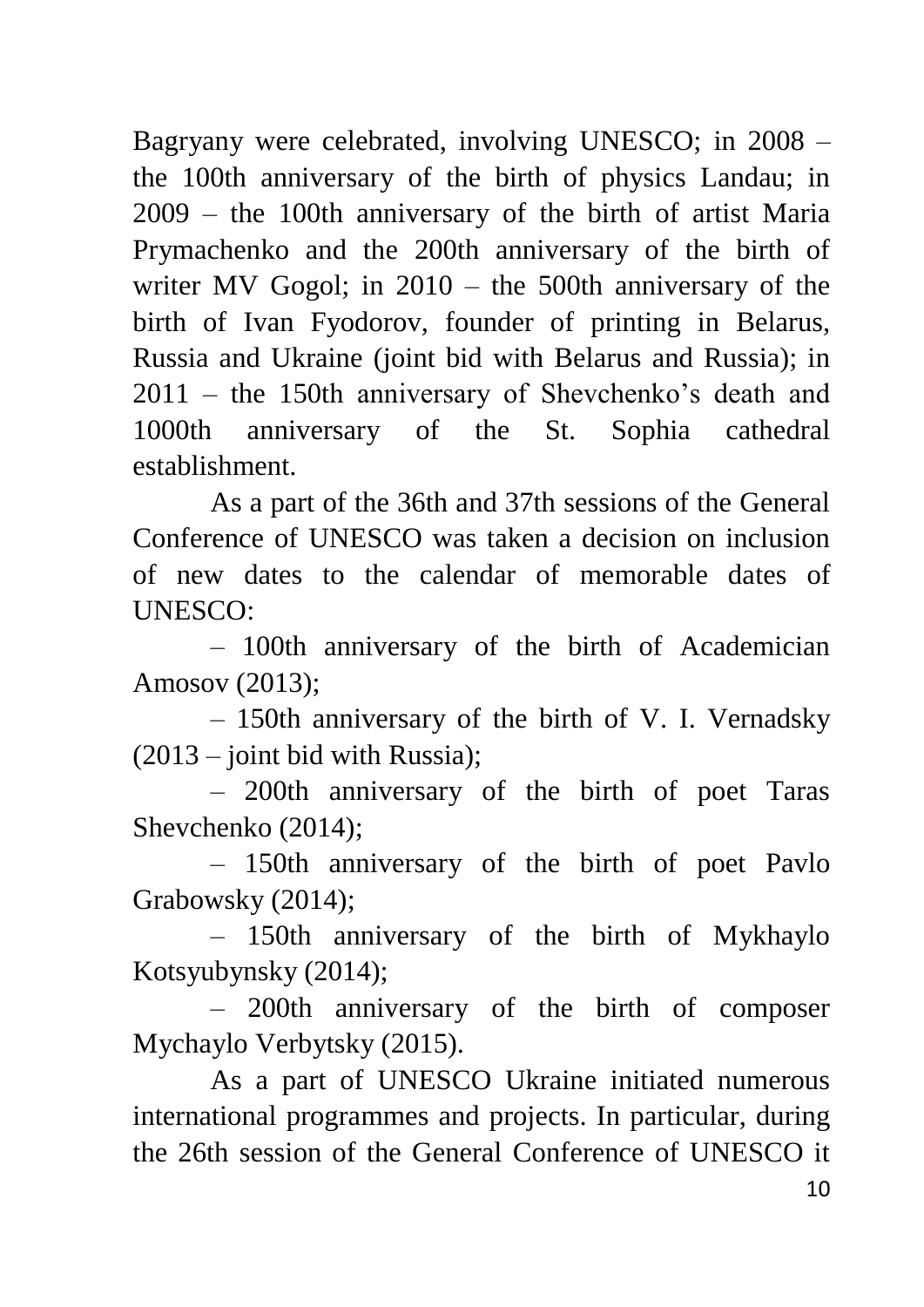was initiating the evolution of a mass international campaign to eradicate illiteracy. The campaign gained wide international recognition and became the basis of a 20-year programme of UNESCO in the field.

Ukraine also suggested using the media to advance peace, preventing war propaganda, violence and hatred between peoples that gave impetus to the development and adoption of corresponding Declaration (1978).Ukraine was among the initiators of the development of the Declaration on Race and Racial Prejudice, launching the projects on the role of UNESCO in establishing a new international economic order, studying and spreading Slavik culture etc.

At the 27th session of the General Conference of UNESCO (1993) Ukraine initiated the development of «World Culture Program» This initiative started the reorientation of UNESCO activities to strengthen its ethical mission and its role in formation of the world culture psychology, trust and tolerance. Under this offer aninterdisciplinary project «Towards a Culture of Peace» was developed. It caused an international conference «Good Governance and Culture of Peace in Central, Eastern and South-Eastern Europe», which was held in 1999 in Kiev under the auspices of the President of Ukraine and the financial participation of UNESCO.

During the 29th session of the General Conference of UNESCO Ukraine initiated an appeal to the UN to declarate one ofthe UN International Yearsa year of preservation and revival of cultural heritage. At the 56th session of the UN General Assembly this initiative was approved - 2002 was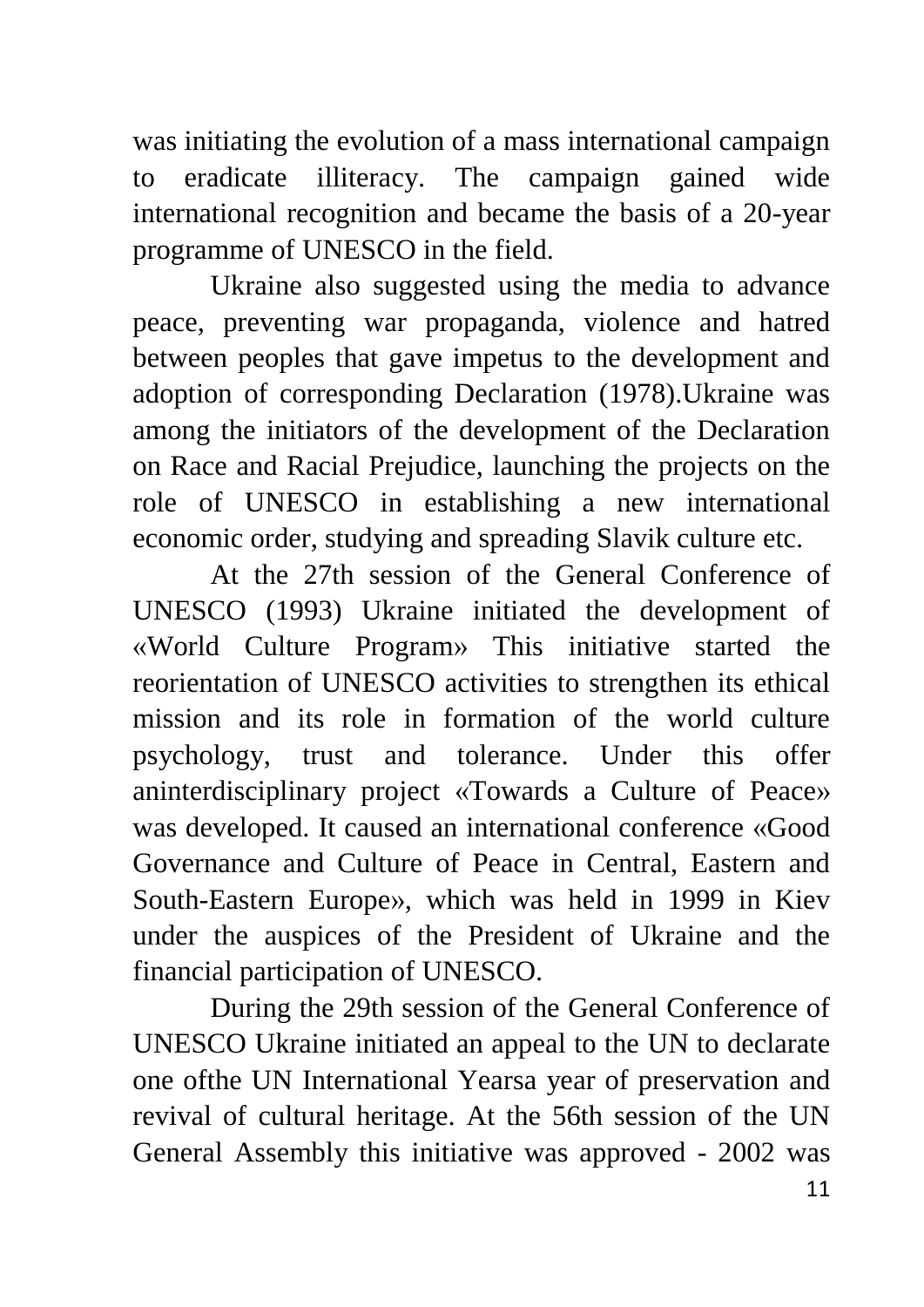proclaimed the International Year for the Protection of the World Cultural Heritage.

In the universities and institutions of Ukraine there are 11 UNESCO chathedras in the fields of: linguistics, philosophy of human communication, application of information and communication technologies in education, preventive education and social policy, ecology of anthropogenic regions, cryobiology, cell and molecular neurobiology, human rights and democracy.

Including of Ukrainian historical and architectural sites to the World Heritage List and non-material elements to the Representative List of the Non-material Cultural Heritage of Humanity, and the inclusion of Ukrainian biosphere reserves to the International network of Biosphere Reserves by UNESCO («Black Sea», 1982; «Ascania Nova», 1982; «Carpathian», 1992; «Danube», 1998; «Shatsky», 2002 are important to spread the information about Ukraine, extension of international cooperation and its integration to the international community.

The tripartite cross-border Ukrainian-Polish-Slovak Biosphere Reserve «Eastern Carpathians», 1998; Romanian-Ukrainian Biosphere Reserve «Danube Delta», 1998 .; Belarusian-Ukrainian-Polish Biosphere Reserve «West Polesie», 2012 were created in our region for the first time in the world.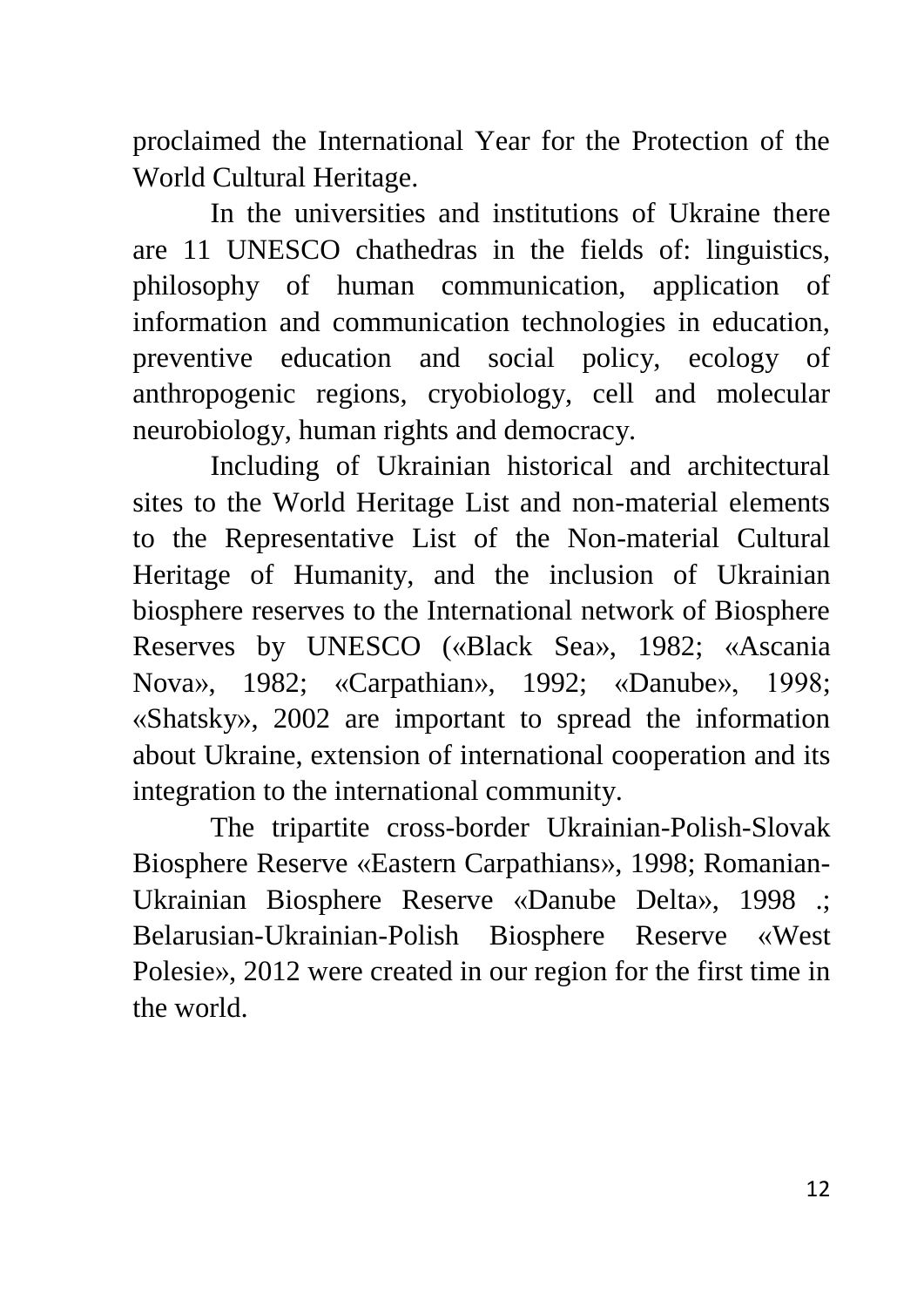# **List of UNESCO World Heritage Sites in Ukraine**

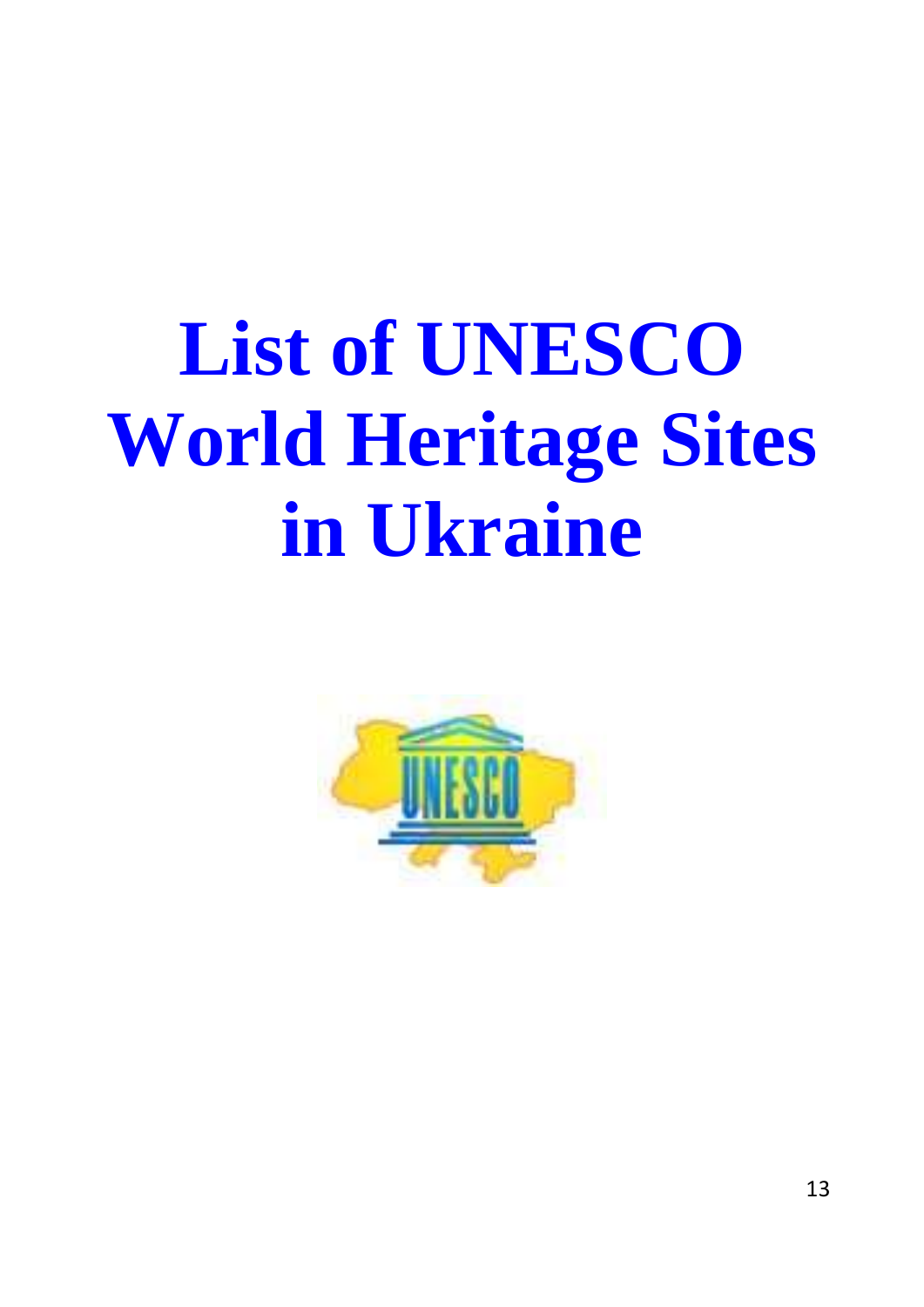Ukraine has ratified the UNESCO Convention on the Protection of the World Cultural and Natural Heritage on October 12, 1988, and the first Ukrainian object was included to the list of World Heritage in 1990.

According to 2013 List of UNESCO World Heritage Sites in Ukraine included 7 items, representing about 0.7% of World Heritage in the world (981 as in 2013):

> 1. Kyiv: St. Sophia Cathedral with surrounding Monastic Buildings, Kiev–Pechersk Lavra (included in 1990);

2. Ensemble of Lviv historical centre(1998);

3. Cross-border (10 countries) object «Struve Geodetic Arc» (control points Baranivka, Katerynivka, Staronekrasivka, Felshtyn, 2007);

4. Natural Heritage objects «Beech Wildwoods of the Carpathians» (joint Ukrainian-Slovak transborder nomination, 2007);

5. Residence of metropolitans of Bucovina and Dalmatia(2011);

6. Wooden Churches of the Carpathian region of Ukraine and Poland (2013);

7. The ancient city-state – Chersonese the Taurian and its Hora (2013).

Among 7 objects 6 are cultural and 1 is natural.

One of these objects, namely St. Sophia Cathedral in Kiev and the Kiev-Pechersk Lavra are recognized as creative masterpiece of human genius (criteria i).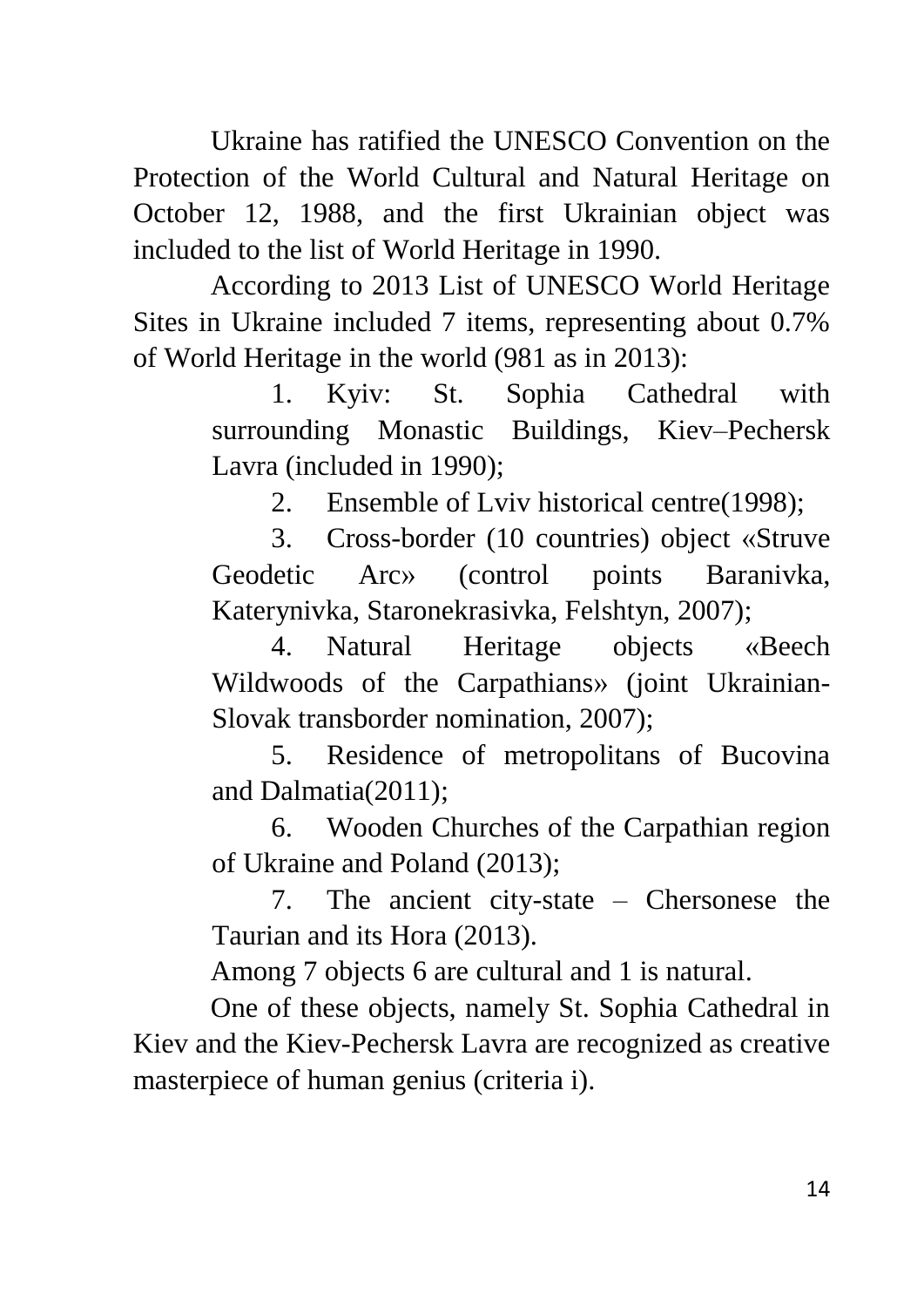Distribution of Ukrainian UNESCO World Heritage by the criteria<sup>\*</sup>:

| i ii iii iv v vi vii viii ix x |  |  |  |  |
|--------------------------------|--|--|--|--|
| $1 5 4 3 2 1 - -1 -$           |  |  |  |  |

List of monuments has been changed and expanded in 2005, 2008 and 2011. So, in 2005 the buffer zone of the «Kyiv, St. Sophia Cathedral and the surrounding monastic buildings, Kiev-Pechersk Lavra» has been changed, in 2008 «Ensemble of the historical center of the city» has been a little bit changed, and in 2011 the «Primeval Beech forests of the Carpathians» object was expanded by the inclusion of ancient German beech forests to the List of World Heritage.

4 of 7 Ukrainian UNESCO World Heritage sites are situated completely on the territory of Ukraine. 3 other attractions are partially in other states:

– *Items of Struve geodetic arc* are located in Norway, Sweden, Finland, Russia, Estonia, Latvia, Lithuania, Belarus and Moldova;

– *Beech Wildwoods* are also in Germany and Slovakia;

– *Wooden Churches of the Carpathian region* are also situated on Polish tеrritory.

 $\overline{a}$ 

<sup>\*</sup> Inconsistency of objects quantity in the table with the total quantity of objects is causedby the fact that one monument can meet several criteria.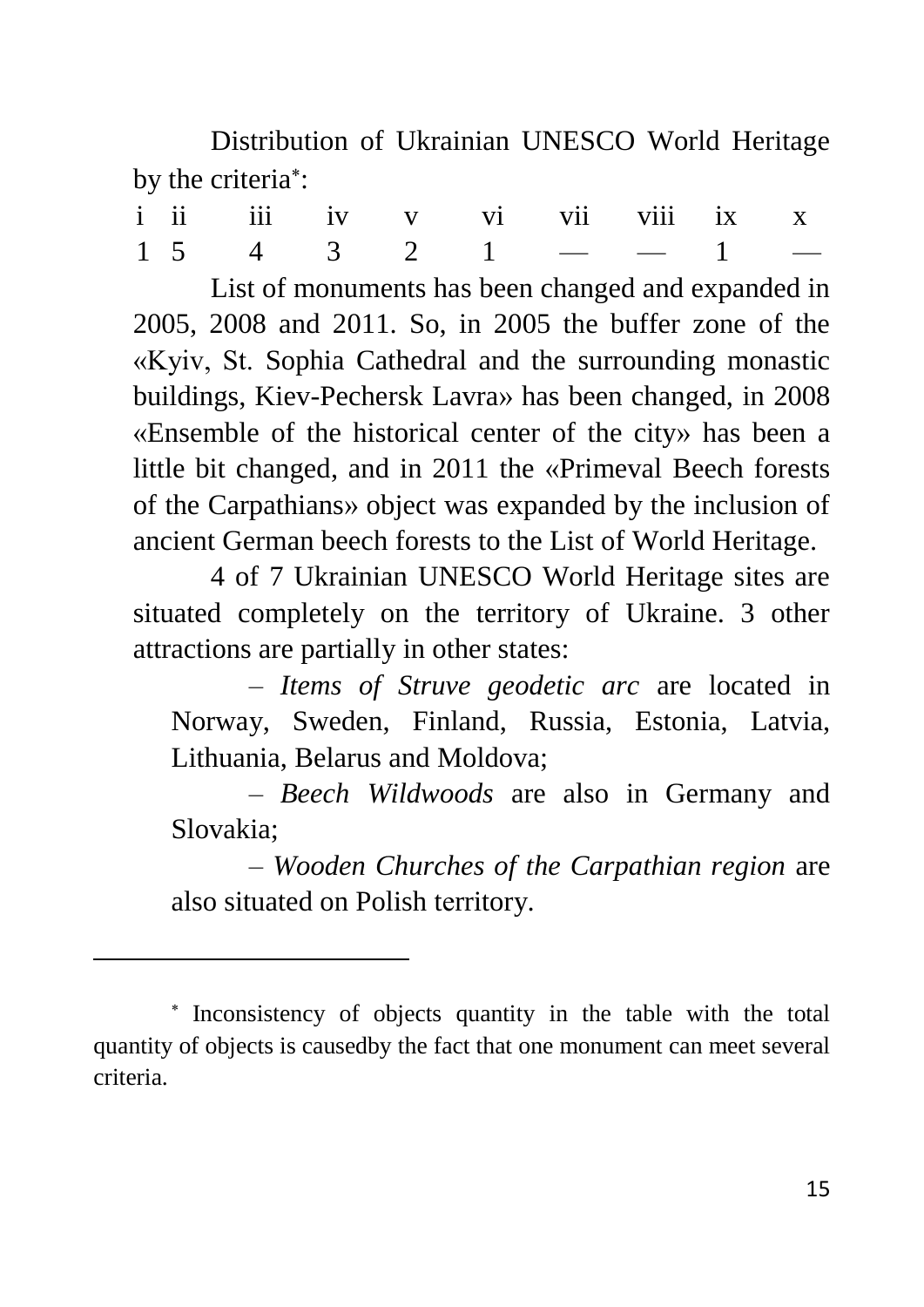In addition, in the *list of candidate*s for inclusion to the World Heritage List are 15 Ukrainian objects (the year of entry in the previous list is indicated in brackets), namely:

a) ten objects of cultural heritage:

– «Trade centres and buildings on Genoese commerce ways. From the Mediterranean to the Black Sea» (2010);

– «Kyiv: St. Sophia Cathedral and Monastic Buildings, St. Kyrylo and St. Andrew Churches, Kyiv-Pechersk Lavra» (expansion of the «Kyiv: St. Sophia Cathedral with surrounding Monastic Buildings, Kiev-Pechersk Lavra» object), (2009);

The historic centre of Odessa port-city (2009);

– Astronomical Observatory of Ukraine (2008);

– Mykolaiv Astronomical Observatory (2007);

– A set of UI objects - XVI centuries Sudak fortress (2007);

– Archaeological complex «Stone Grave» (2006);

– Bakhchisaray Khan's Palace (2003);

The historic centre of the Chernigov

city(1989);

– Cultural Landscape and canyon of Kamyanets-Podilsky city (1989);

b) one natural heritage object:

– Biosphere Reserve «Askania Nova» (1989) c) two objects of mixed type:

– Arboretum «Sofiyivka» (2000);

– The grave of Taras Shevchenko and Shevchenko National Reserve (1989).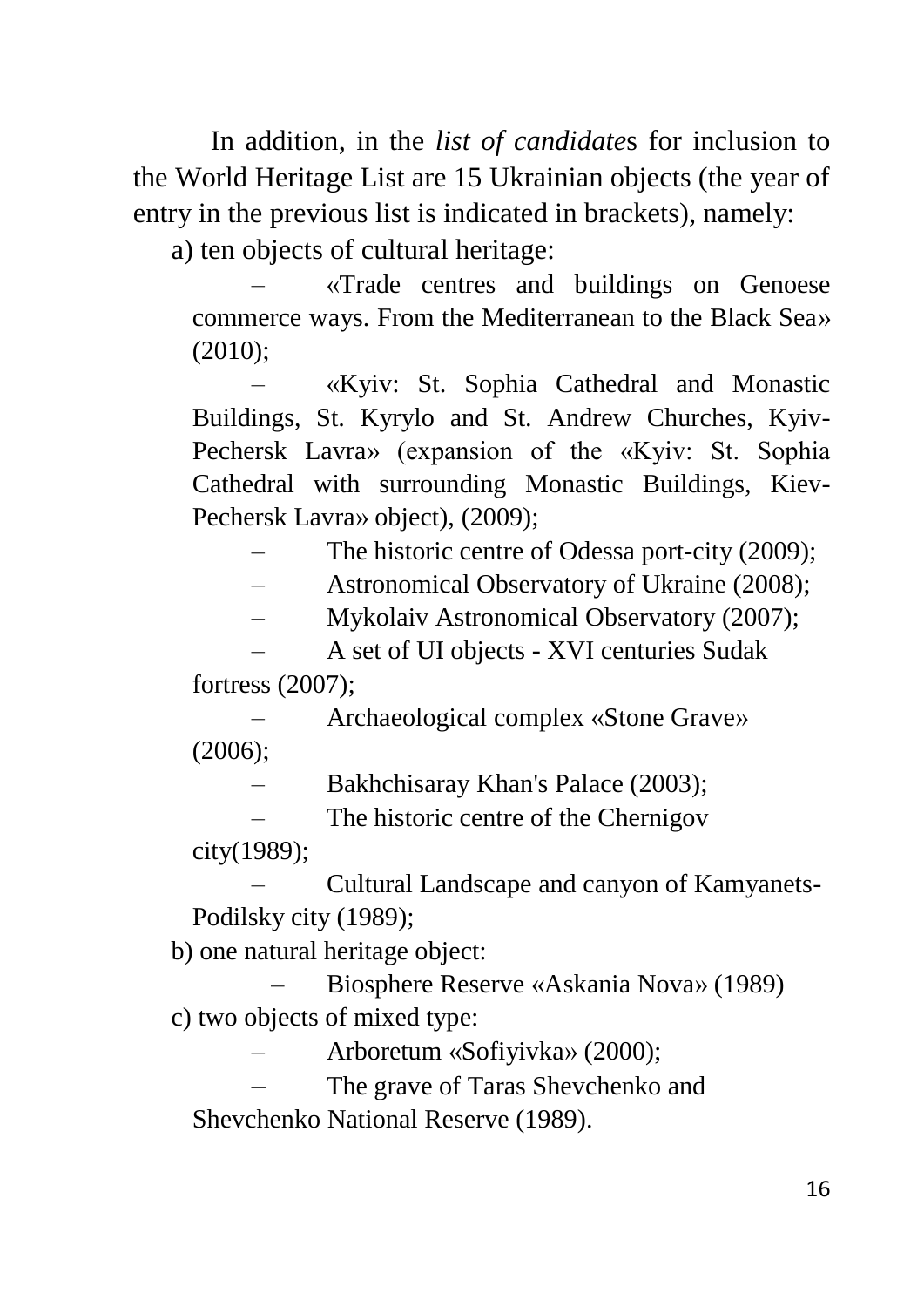#### **1. St. Sophia Cathedral with surrounding Monastic Buildings, Kiev-Pechersk Lavra**



*Kyiv Sophia Cathedral*

Location: Kyiv Time of creation: 1018 Year of inclusion to the list: 1990 (minor changes 2005).

*St. Sophia Cathedral–Gods Wisdom,* Kyiv Sophia or Sophia Cathedral – Christian cathedral in the center of Kyiv, Ukrainian monument of architecture and monumental painting XI–XVIII centuries, one of the few surviving buildings of Kievan Rus. One of the most important Christian objects of worship in Eastern Europe, the historical center of Kiev Metropolis.

Temple was founded on November 4, 1011, was consecrated on May 11, 1018, construction has been begun by Volodymyr the Great and completed by Yaroslav the Wise.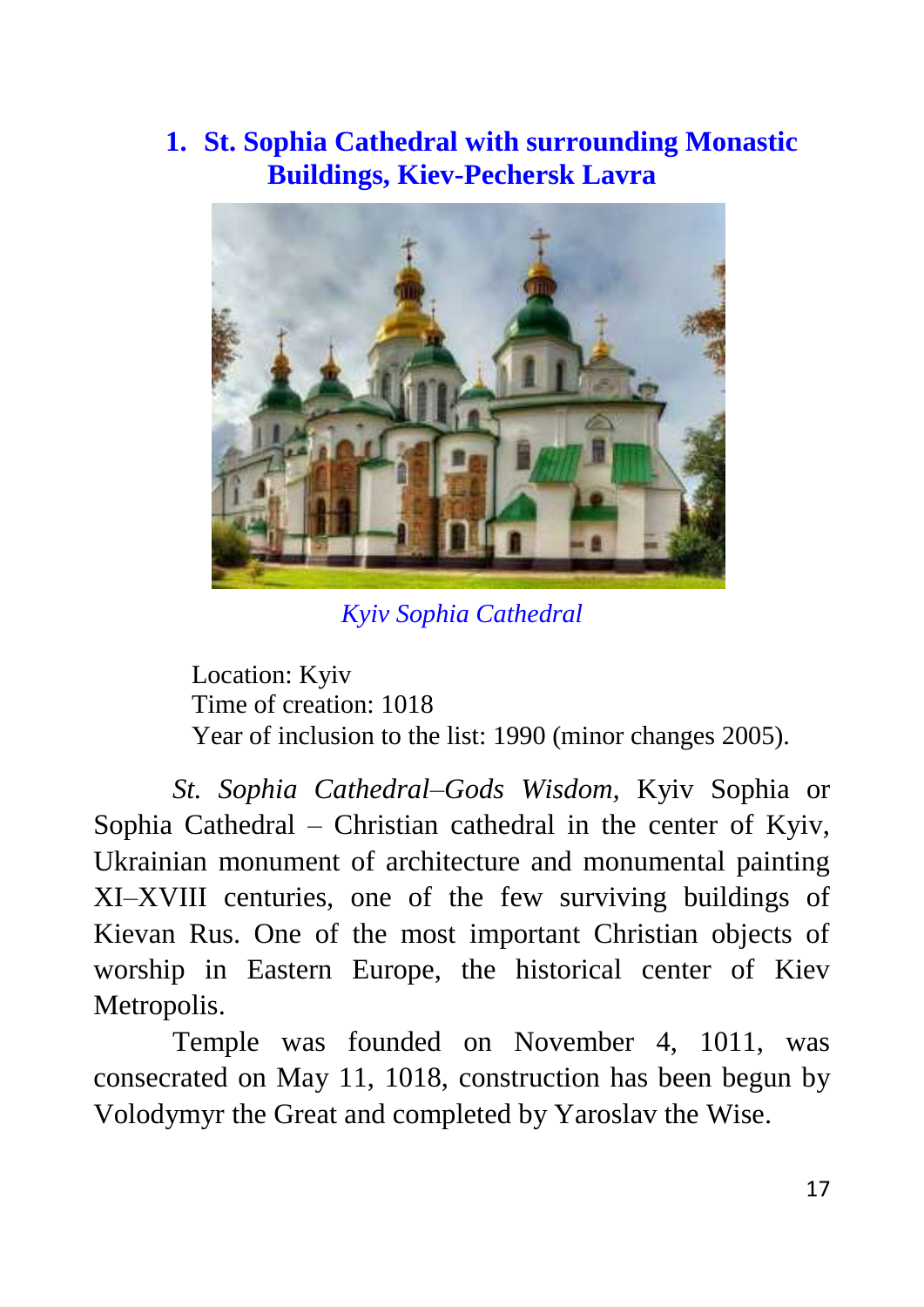The ensemble of St. Sophia includes: Sophia Cathedral, Bell Tower, Metropolitan's House, refectory church, brother pavillion, Bursa, consistory, South entry tower, Zaborowsky gate, cells, Monastic hotel.

260 square metres of mosaics and 3 thousand square metres of frescos are preserved.The mosaics of XI century,whichdecorate the main part of the church – the central cupola and the main altar are especially valuable; they depict the main characters of the Christianity. They are arranged in strict order according to the «celestial hierarchy». Doubtfully you can find so many frescoes and mosaics of the XI century, preserved in a churchanywhere in Europe.

Oransis considered to be a masterpiece of mosaic art.It is a figure of the Holy Virgin Mary, whose hands are raised in prayer. It is located in the central apse. Mosaic has 6 metres height. *Uniqueness*: Orans is made on the inner surface of the dome of the Cathedral. It seems thatit is represented in various poses - standing, bowing in prayer or kneeling.



*Kiev-Pechersk Lavra*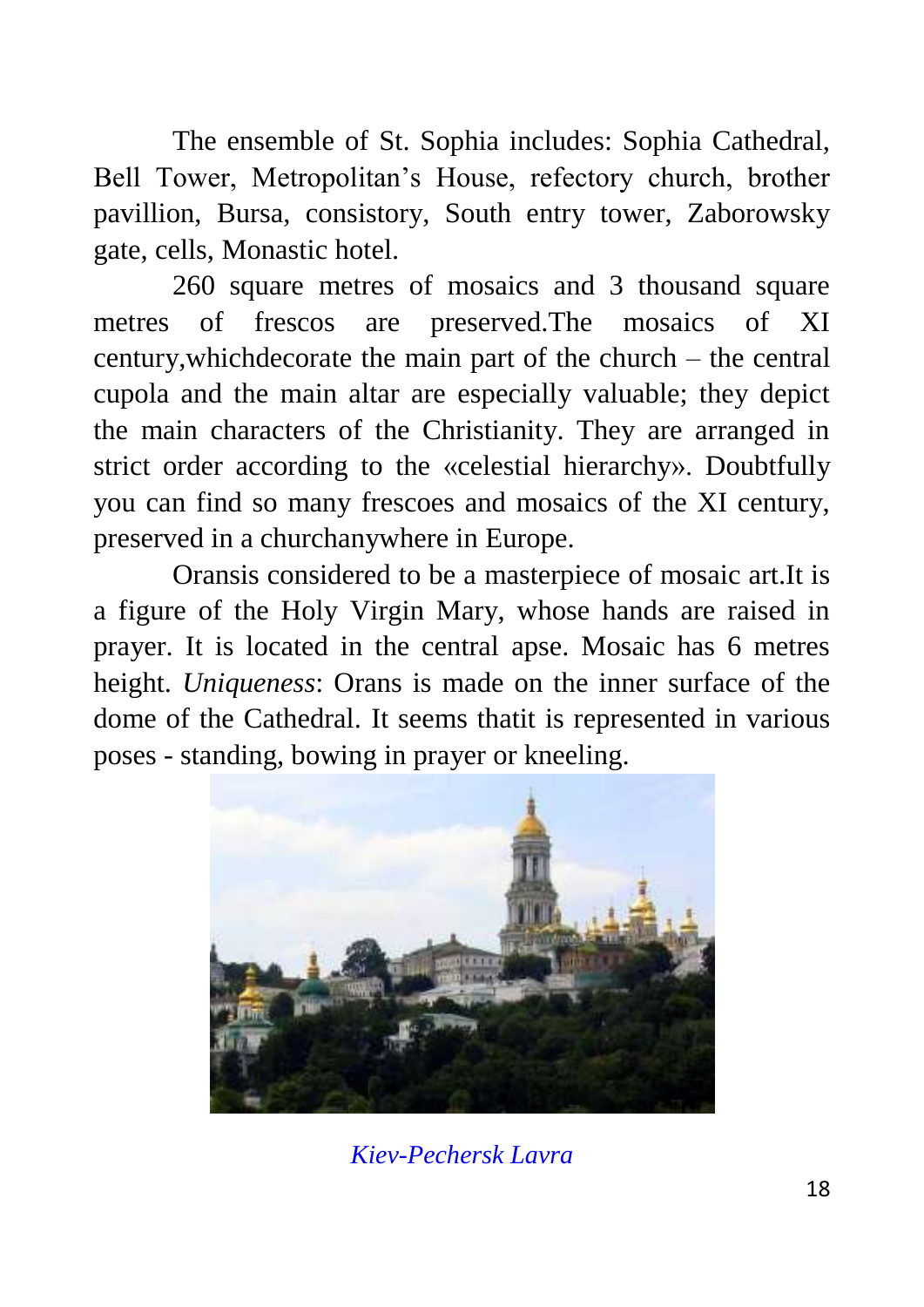Location: Kyiv Time of creation: 1051 Year of inclusion to the list: 1990 (minor changes 2005).

The Assumption Kyiv-Pechersk Lavra – one of the largest Orthodox objects of worship in Ukraine, historical and architectural site, active monastery of Ukrainian Orthodox Church of the Monastery status.

Since its foundation as the cave monastery in 1051 the Kiev-Pechersk monastery was the constant center of Orthodoxy in Rus. At the Upper Lavra there is a National Kyiv–Pechersk Historical and Cultural Reserve, which was granted a national status in 1996. Monastic life is concentrated in Lower Lavra. Both parts of the monastery are opened to visitors.

The architectural ensemble of Kiev-Pechersk Lavra has been forming for almost nine centuries and it has reflected the culture and spirituality development, changes of art styles, the improvements in engineering structures. It is organically linked to the unique landscape of the Dnipro and it also forms the silhouette of Kyiv.

Modern Lavra ensemble occupies the territory of 22 hectares and is divided into the following sections:

- Upper Lavra
- Near cave
- Far Caves
- Guest House.

Most of the monastery buildings and structures have architectural forms of Ukrainian Baroque middle of the XVIII century.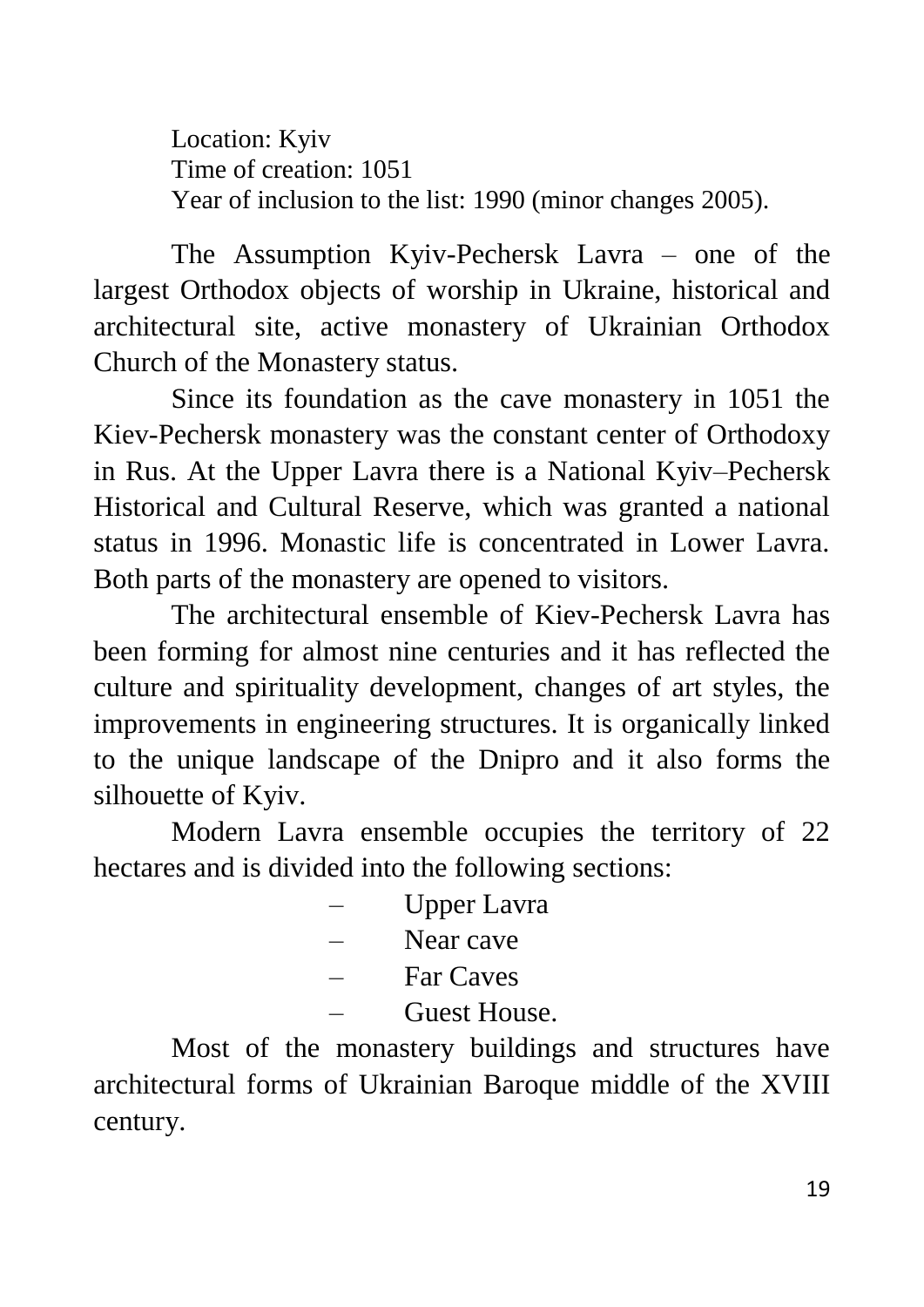Great Lavra Belltower was built in 1731–1744 years. It's height is 96.52 m. You must manage 374 steps to climb to the top.



*Church of Our Savior on Berestov*

Location: Kyiv Time of creation: XII–XVII century Year of inclusion to the list: 1990 (minor changes 2005).

*Church of Our Savior on Berestov*is ancient church around Berestov, architectural monument of XI–XII centuries. It is located outside the fortress walls of Kiev Pechersk Lavra, but is considered to be the part of the historic and architectural ensemble of Lavra, and in 1990 it was included in the list of UNESCO World Heritage Sites.

The exact date of construction is not known for certain. The traditional version is that the church was built during the reign of the Grand Prince Vloodymyr Monomakh between 1113 and 1125 as was the main Cathedral of Perobrazhensky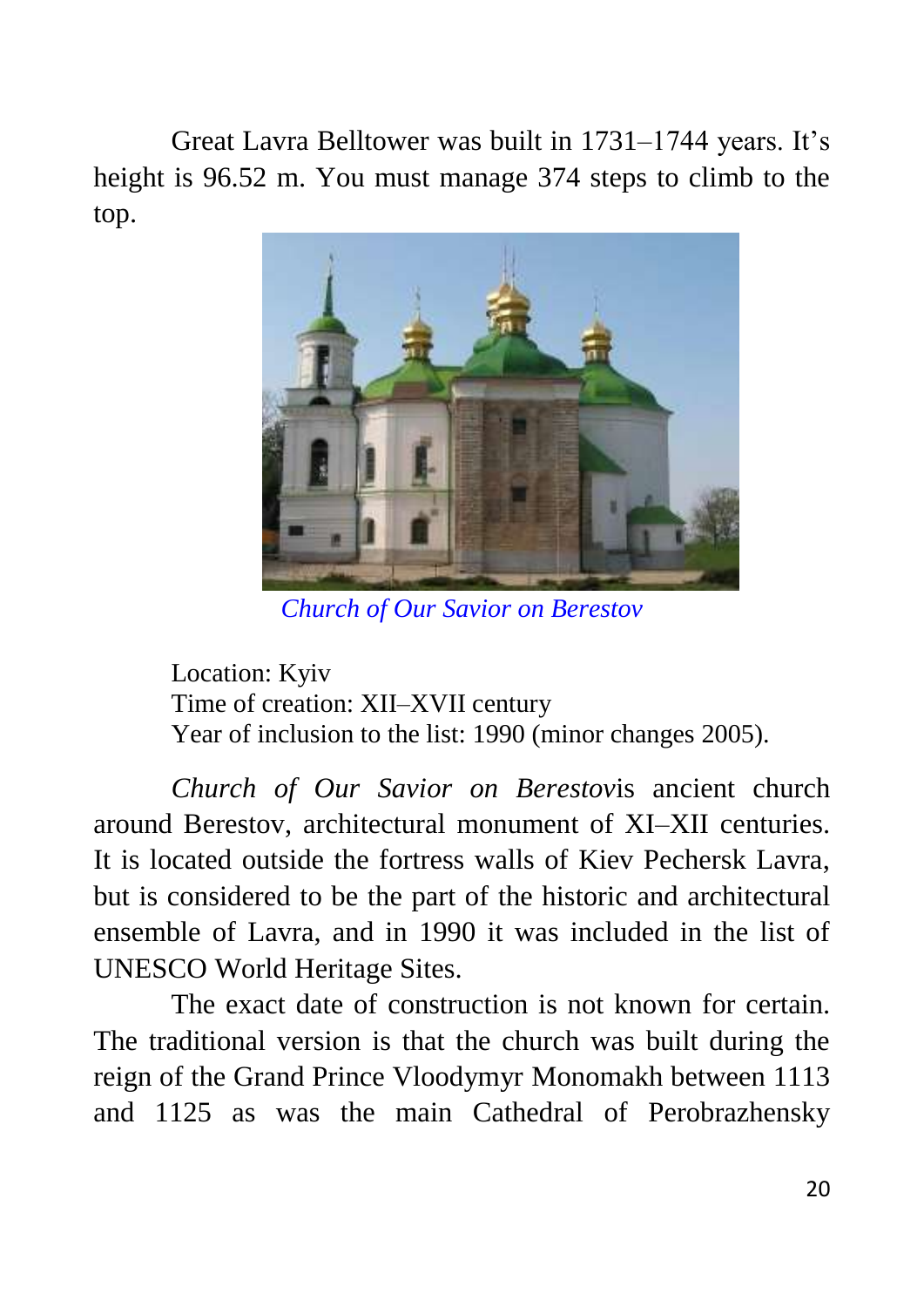monastery. After the destruction of Kyiv in 1240 for several centuries it was in decline.

In the years 1640–1644 by the efforts of Kyiv Metropolitan Petro Mohyla church building with only the western part was rebuilt in the Ukrainian Baroque style and repainted. At the beginning of the XIX century three-storey belfry in the classical style was attached.

Most part of the old foundations, which were not used in re-building, is preserved and made into museums. The interior of the church kept paintings of XVII century. And fragments of frescoes XII century were discovered.

In the Church of the Saviour in Moscow Yuri Dolgoruky – founder of Berestov is buried.

#### **2. Ensemble of historical center of Lviv**



Location: Lviv Time of creation: XIII–XVIII century Year of inclusion to the list: 1998 (minor changes 2008).

*The historic center of the Lviv*, or old town – historically the first area of the city where the it was founded, as it was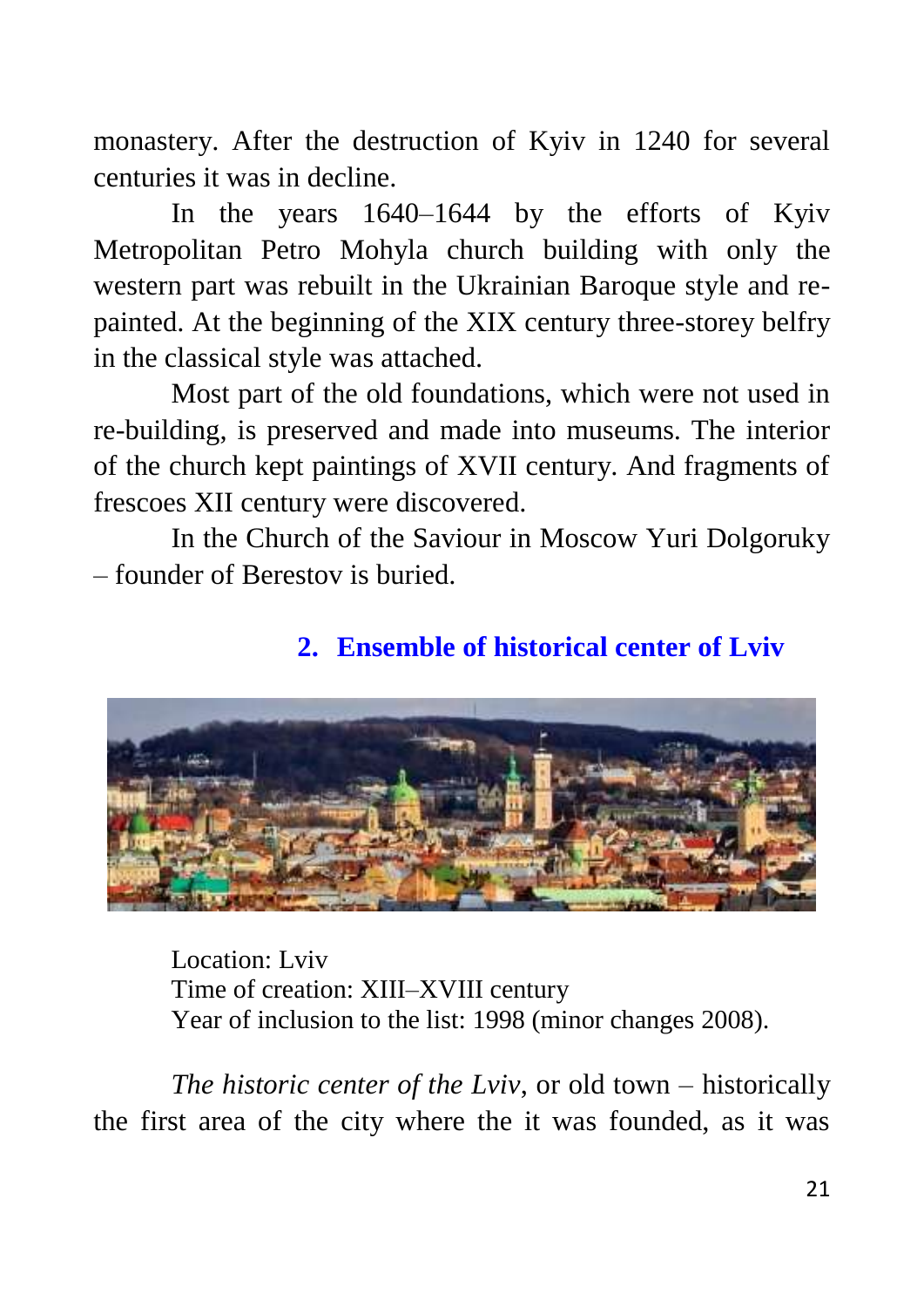limited for a long time, and where developed from; political, economic and cultural center of the city.

The area of the historic center ensemble consists of 120 hectares of Old Rus and medieval parts of the city and territory of St. George cathedral on St. George's Hill. The buffer zone of historic center ensemble is defined outside the historical range and is about 3000 ha. According to archaeological evidences, the first settlement in these territories appeared in the twelfth century in the modern Old Market Square. In the middle of the thirteenth century, Prince Daniel Romanovich Galician founded the village on the site of Lviv in its current form.

Further development of downtown took place to the south, where it was founded a new Market Square and city neighborhoods. New downtown was surrounded by three rows of defensive walls, ramparts and moats. On the western boundary part of the riverbed Poltva was used in addition to man-made natural defensive strongholds. By the middle of the XVIII century, the city was limited by defensive buildings, which did not allow it to grow. Lviv has the most architectural sights in Ukraine.

#### **3. Struve Geodetic Arc**

Time of creation: 1816–1855 Year of inclusion to the list: 2005/

*Struve Geodetic Arc* («Russian-Scandinavian arc») – a network of old triangulation measurementpoints, 2820 km length, oriented north-south, built roughly along the 25-degree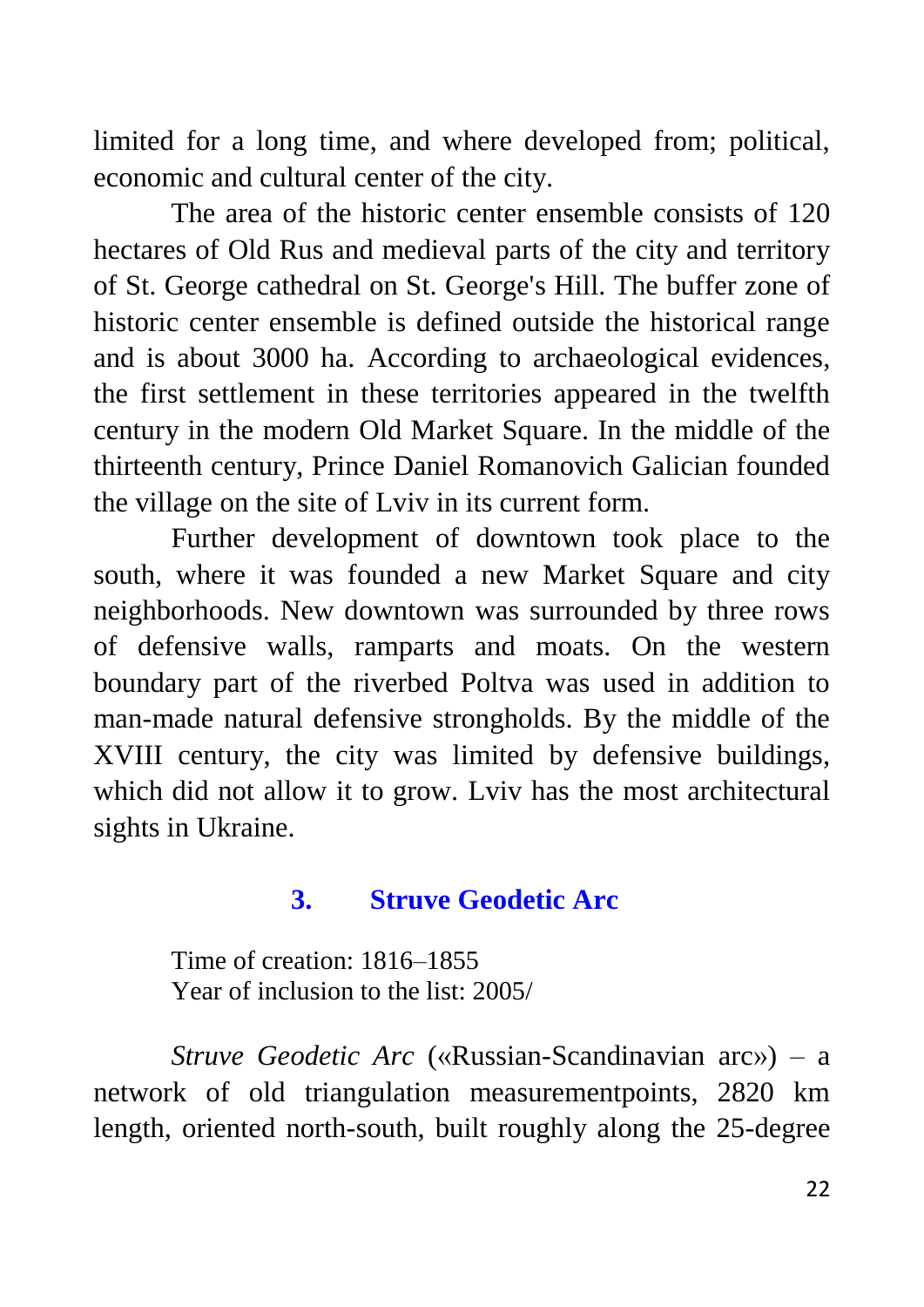meridian of east longitude of North Arctic Ocean coast(item Fuglenes) to the Black Sea (point Old Nekrasivka). Struve Geodetic Arc – the longest measurementof degree of the meridian arc, whichwas ever conducted by researchers to the twentieth century on the ground.



At first, «arc» consisted of 265 triangulation points near the tops of 258 triangles (polygons) that had a common side. 13 items were the main and were the combined astronomical and geodetic points. Foundation of these astronomical points in the nineteenth century has allowed Russian astronomers, led by Wilhelm Struve,to determine the size and shape of the Earth certainly.Measurements, conducted on Struve Arc, allowed to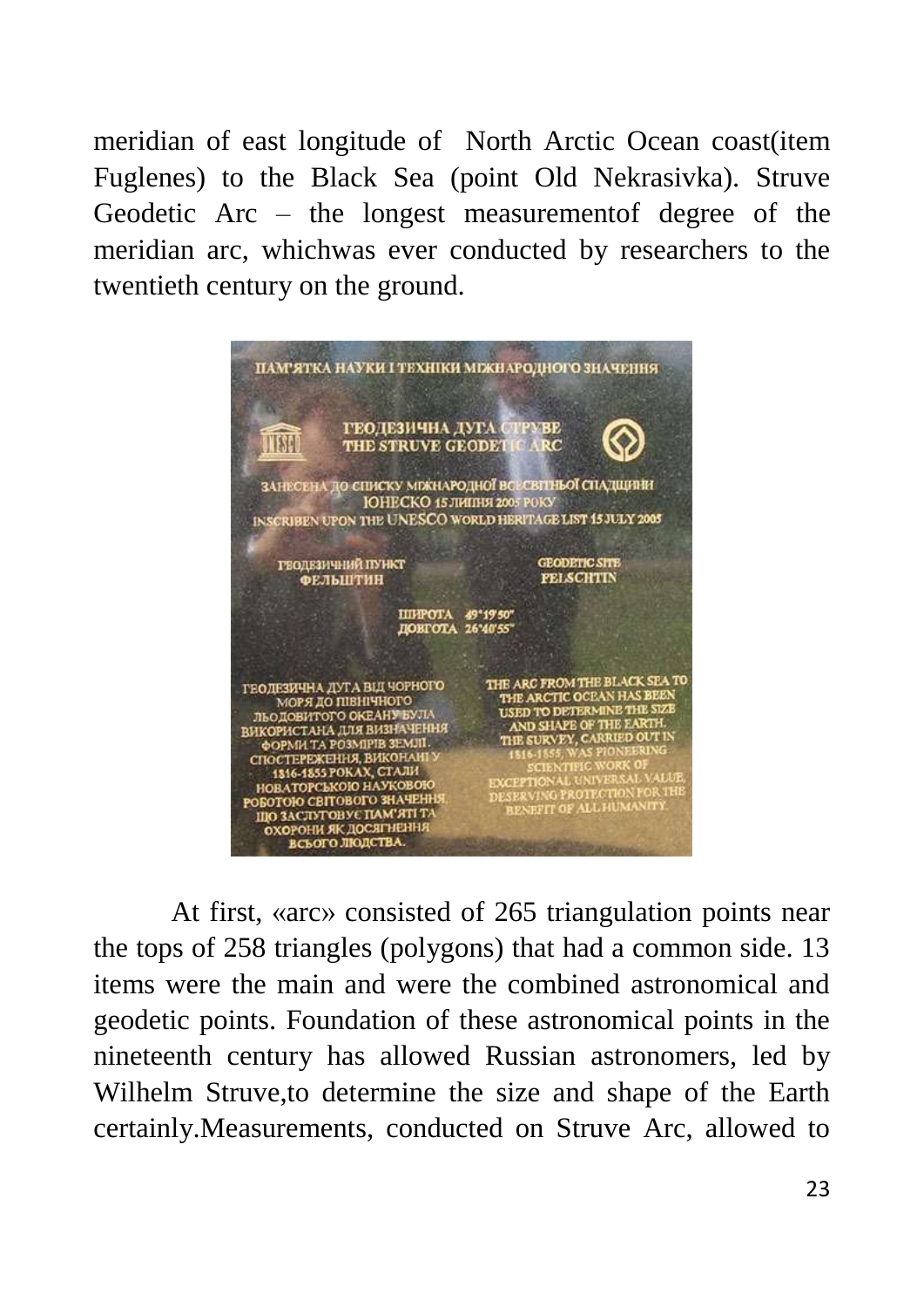calculate the length of the Earth's meridian with such a precision that even modern observation satellites have fixed them just for two centimeters.

The whole arcis divided into two main parts geodetic:

South arc between Old-Nekrasivka, 45° 20' and Hogland, 60° 05' length of 14° 45'.

North arc between Hogland, 60° 05' and Fuglenes, 70° 40' length of 10° 35'.

At the time of the creation Arccrossed the territory of two states – the Russian Empire and the union of Sweden and Norway. Accordingly, there are:

> *Russian arc* with length of 20° 30', between latitudes  $45^{\circ}$  20' and  $65^{\circ}$  50' – from the southern point of the Danube to the town of Tornio in Finland (earlier garrison town of Russian Empire).

> *Scandinavian arc* with length of 4° 50', between latitudes 65° 50' and 70° 40 '– between Tornio and Fuglenes ultimate northern point.

Working on foundation of geodetic points of observation began in 1816 and lasted 40 years.

**Struve Geodetic Arc** – the first UNESCO Scientific sightever, running along themeridian through ten European countries: Norway, Finland, Sweden, Estonia, Latvia, Lithuania, Russia, Belarus, Moldova and Ukraine.

During the special geodetic search and survey works, carried out in recent years with the active collaboration of scientists from interested countries, not all of the original items were found, many of them were badly damaged. That is why only the most well-surviving points – only 34 (including in Italy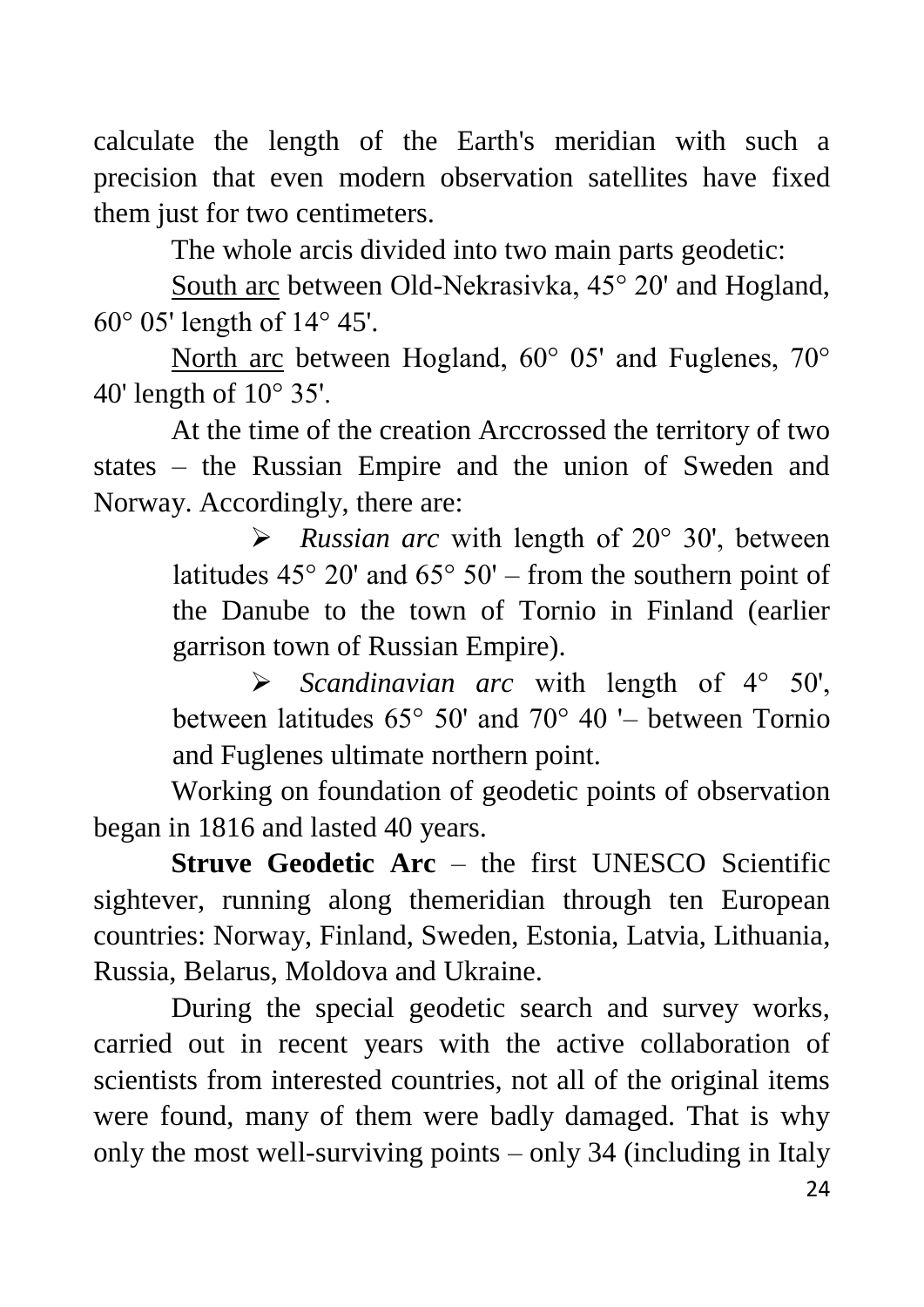– 5 points, Ukraine – 4 in – 2 in Moldova – 1) were included to the UNESCO World Heritage List.

Struve geodetic arc items in Ukraine «Katerynivka» (Khmelnitsky region, P. Katerynivka); «Felshtyn» (Khmelnitsky region, P. Guards); «Baranivka» (Khmelnitsky region, P. Baranivka); «Old-Nekrasivka» (Odessa region, P. Nekrasivka).

#### **4. Beech Wildwoods of the Carpathians and the Ancient Beech Forests of Germany**



Location: Transcarpathian region, Tyachiv and Rakhiv areas Year of inclusion to the list: 2007 (extended 2011).

*Beech Wildwoods of the Carpathians* – transnational serial natural object consisting of ten separate files, which are located along the axis with length of 185 km. It extends from the Rakhiv Mountains and Montenegrin spine in Ukraine to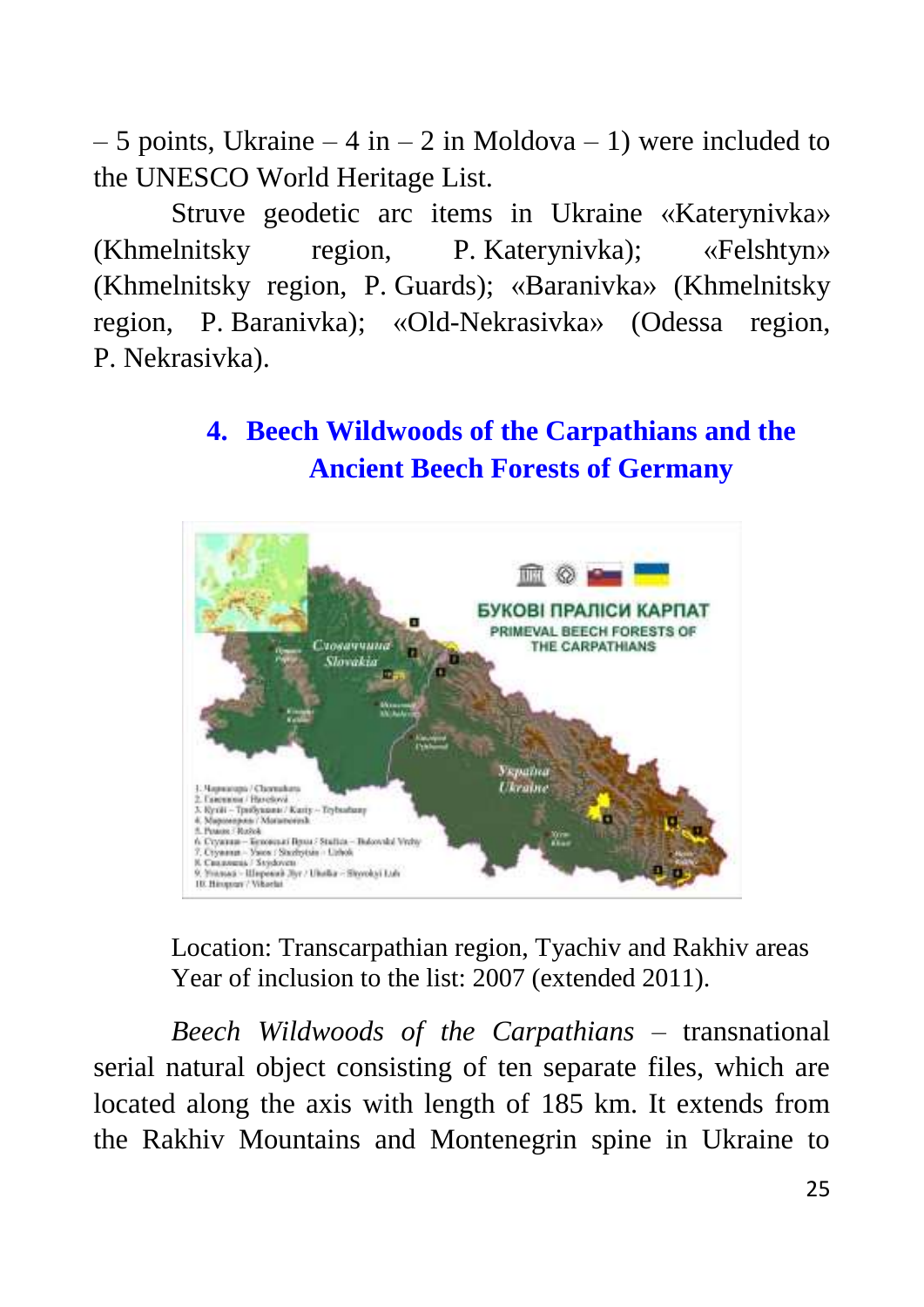west on Polonynsky ridge of Bukovynsky Tops Mountains and Vygorlat in Slovakia.

Ukrainian-Slovak object «Beech Wildwoods of the Carpathians» covers an area of 77,971.6 hectares, 29278.9 hectares of which are reserve kernel and 48692.7 hectares - a buffer zone.

Almost 70% of the territory belongs to the Carpathian Biosphere Reserve. The rest belongs to the Uzhansky National Park, and only a quarter is located within the Eastern Slovakia.

At the global level, this place is exceptionally valuable as a model of untouched natural systems of temperate forests. It represents the most complete and full ecological models that reflect the processes in pure and mixed forest stands in different climatic conditions.

Only here the precious gene pool of forest beech (Fagus sylvatica) and several other species of its range are the best preserved.

«Beech Wildwoods of the Carpathians» is a very important object for understanding the full picture of the history and evolution of the genus of beech (Fagus), which is globally important due to its prevalence in the northern hemisphere. Beech is one of the most important components of temperate broadleaf forests that once occupied 40% in Europe.

Compared to other forest UNESCO World Heritage sites, Beech Forests of the Carpathians include specific flora and fauna (especially of trohlobiontny types) that add ecological complexity and completeness to these ecosystems.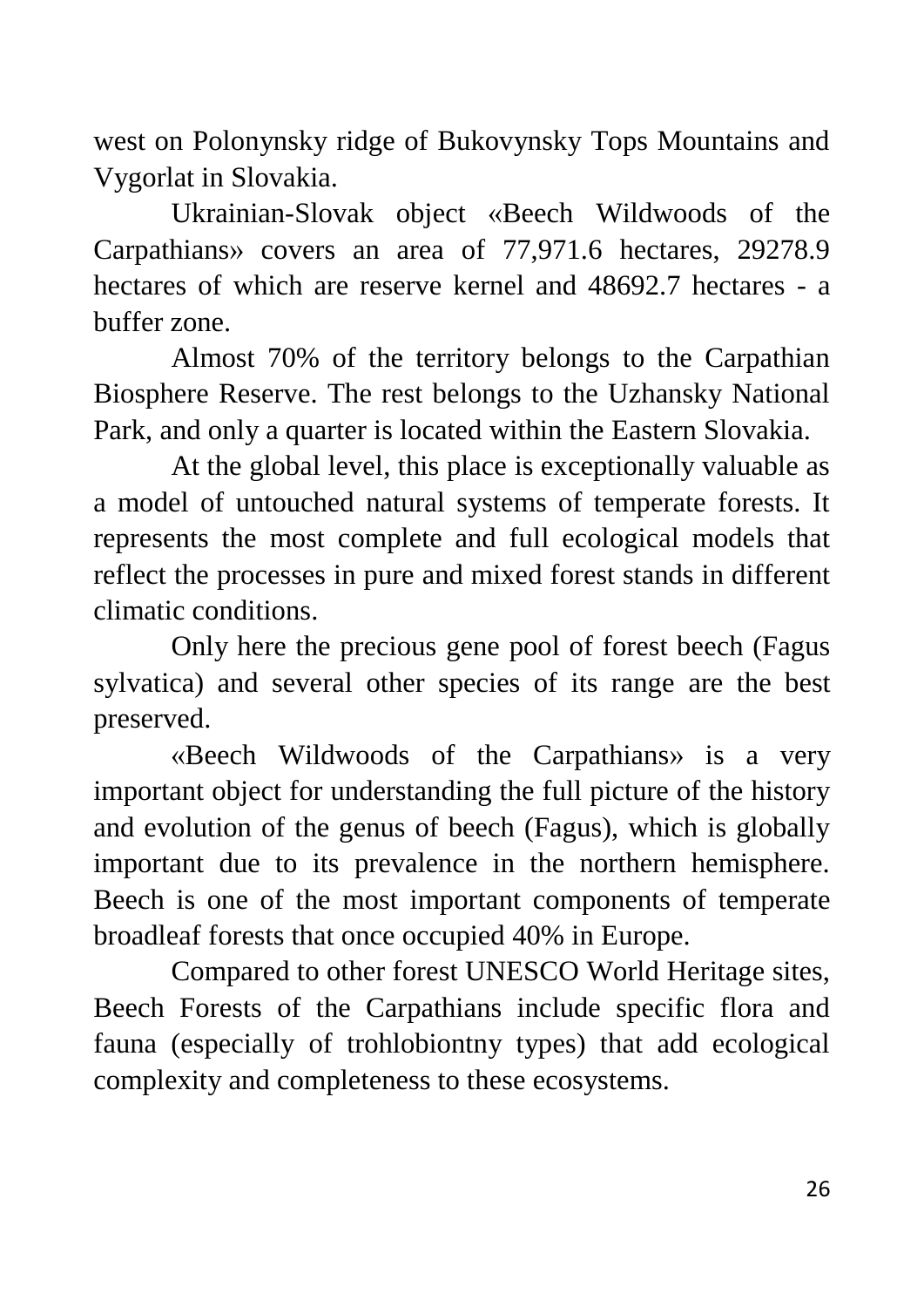#### **5. Residence of metropolitans of Bukovina and Dalmatia**



Location: Chernivtsi Time of creation: 1864-1882 Year of inclusion to the list: 2011.

*Residence of metropolitan of Bukovina and Dalmatia* is the most outstanding architectural masterpiece of Western Ukraine, a striking example postromantic trends in architecture, built in the spirit of eclecticism. Architectural and spatial properties of the composition of the architectural ensemble gave reason to call it an Eastern miracle. After the end of its building the Chernivtsi city received the metaphorical name of Jerusalem on the Prut.

Complex in the aggregate resembles a medieval castle. The yard is enclosed on three sides by buildings, resembling a kind of baroque ceremonial courtyard.

The residence was the spiritual symbol of tolerance Bukovina region, a symbiosis of architectural styles and cultures of all peoples living in the area. The contours of the walls reflect the influence of Byzantine and Romanesque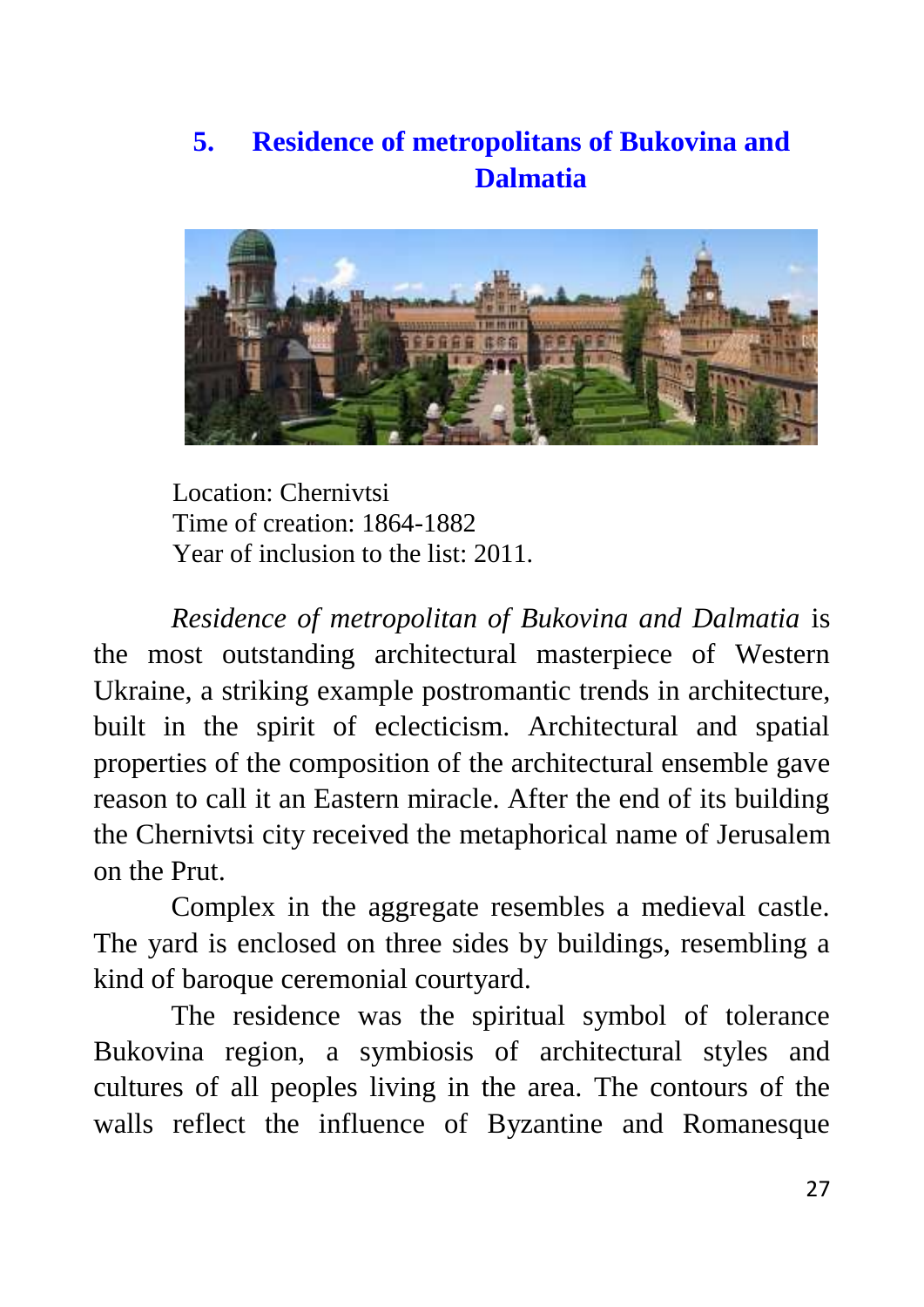architecture. Moorish elements – towers with domes that look like minarets – reminds about peculiarities of religious architecture of the east. Gothic style is reflected in the structure of roofs, decorative details, the dynamics of the metropolitan church dome. And above all this dominate carving and painting of geometric Hutsuls ornaments to adorn the roofs and ceilings in main halls.

The ensemble of metropolitan residence consists of three monumental buildings: «Metropolitan», «Seminary» and «Monastery».

*Metropolitan building* is dominant of the entire complex. There were living, administrative and representative buildings and luxurious rooms, where the guests were organized audience and took place eparchial meetings. In this building were located the front office of metropolitan church service, consistory and administration of the Orthodox fund. The main rooms of the palace: lobby with big and massive columns on the ground floor, and «Marble», «Red», «Green» and «Blue» halls on the first floor.

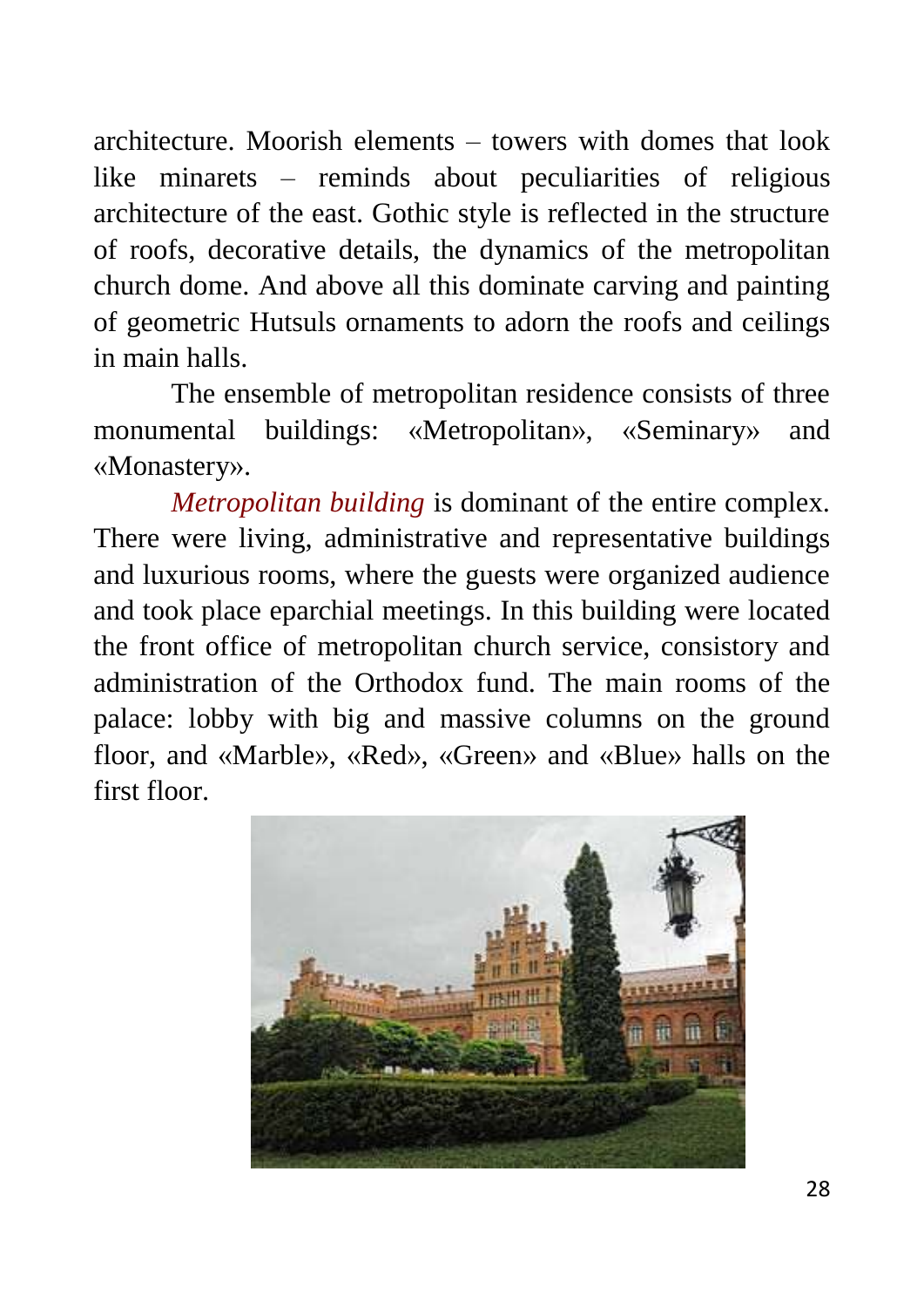*Seminar building* located on the left side from «Main gate». The building is constructed in the form of Cyrillic letter «P»,which together with the «Three-Svyatitelskogo church» and connecting galleries form a square



with an inner green courtyard.In his west corners extracting two square towers with roofs.The lower tier of gallery mould like arcade,which decorated with delicate hammered iron grating. Risalits of «Seminary Corps» endings of germanburgher tongs.

*The monastic building* (other names – «Guest building», «Prysviteriy»), situated on the right side of the «Main gate». In



architectural target – double-decker rectangular building. The central axis of the building formed by graceful, square multi-tiered tower, with a balcony over the main entrance and four hours.

The real highlight is a cron of «Star of David», which hold tower with a stylized cross on the steeple. With this decision architects wants to strees legacy of orthodoxy as like as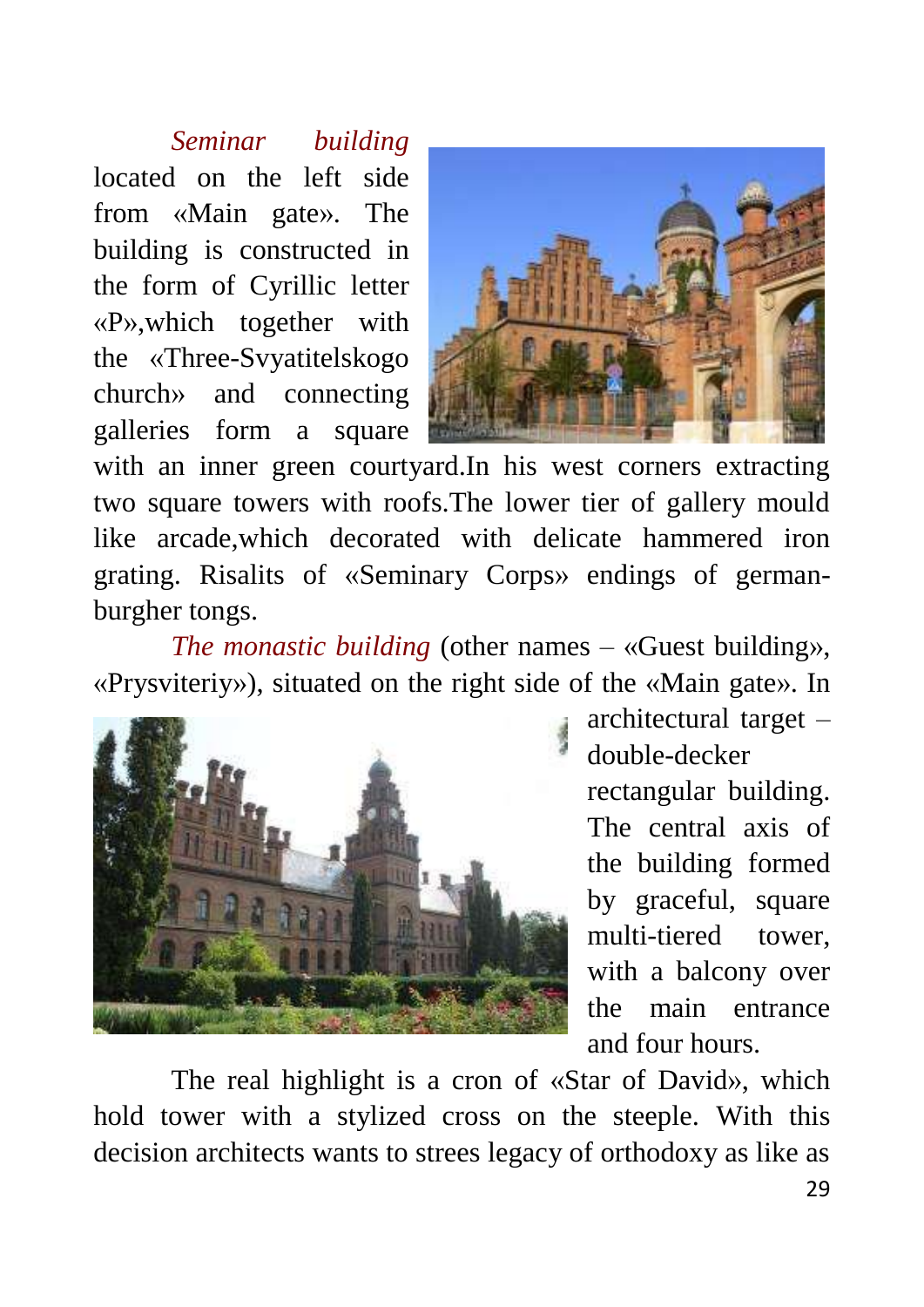a whole christianity, from the biblical old testament traditions common to jews and christians and also immortalize memory of the financial assistance provided bukovinskoy orthodox metropolis of the Jewish community. The roof building, ornamented with multicolored tiles, reminds hutsul blankets of wool.

#### **6. Wooden churches of the Carpathian region in Poland and Ukraine**

Year inclusion in the list: 2013.

Ukrainian wooden churches – beautiful and authentic monuments which most pronounced national characteristics of architecture. In Ukraine there are about 2 thousand objects of wooden sacral architecture. Poland and Ukraine have decided to combine their efforts in fighting for worldwide recognition.

The two countries made a joint cross-border application «Wooden Churches of the Carpathian region in Poland and Ukraine», which was supported in June 2013. As a result – in world culture inheritance list gets into 16 of historically unique wooden churches: 8 from Ukraine and Poland.

On Ukrainian side – 4 of Lviv region, 2 of Zakarpattia and Ivano-Frankivsk. Churches represent such architecture types like: Hutsul (Ukraine), Galician (four Ukraine and two in Poland), Boikivskyi (two in Ukraine and one in Poland) and Lemko (all five in Poland).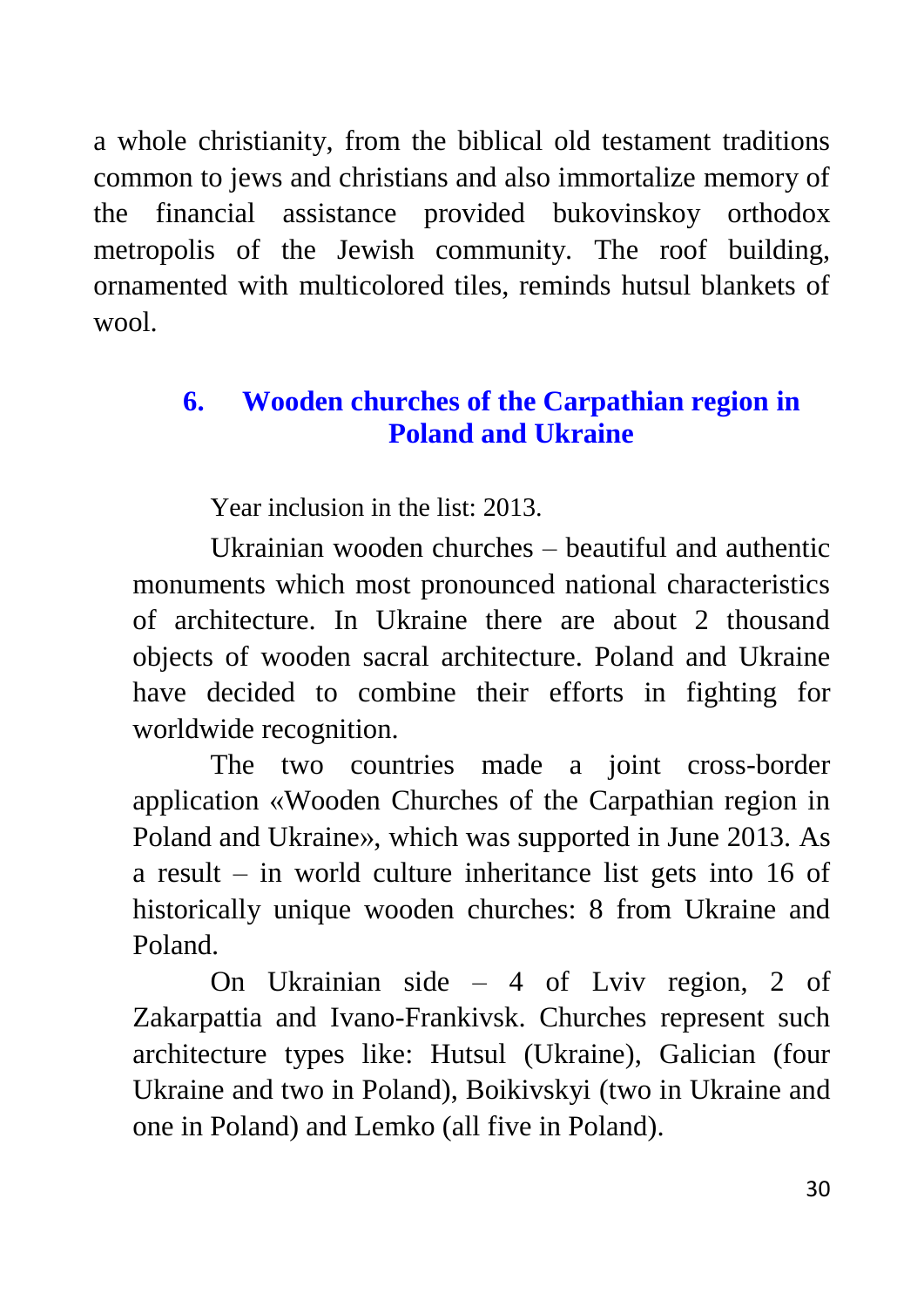«Located on the eastern edge of the East European transnational facility includes a selection of 16 churches, temples, constructed with horizontal wooden logs between XVI and XIX centuries. Orthodox and Greek-Catholic communities. They represents four ethnographic groups decorative and technical characteristics. Churches follow the authentic building tradition that have roots in the orthodox church architecture with interweave with elements of local tradition and symbolic links to the outer space picture of the church community. The church was built in framings way and crowned four or octagonal tops and domes. They completed by the wooden bell towers, iconostasis, polihromichni murals and church gates, yards and cemetery<sup>1</sup>.

 $\ddot{\phantom{a}}$ 

<sup>1</sup> Wooden Tserkvas of the Carpathian Region in Poland and Ukraine. – Access: [http://whc.unesco.org/en/news/1043.](http://whc.unesco.org/en/news/1043) – name on the screen.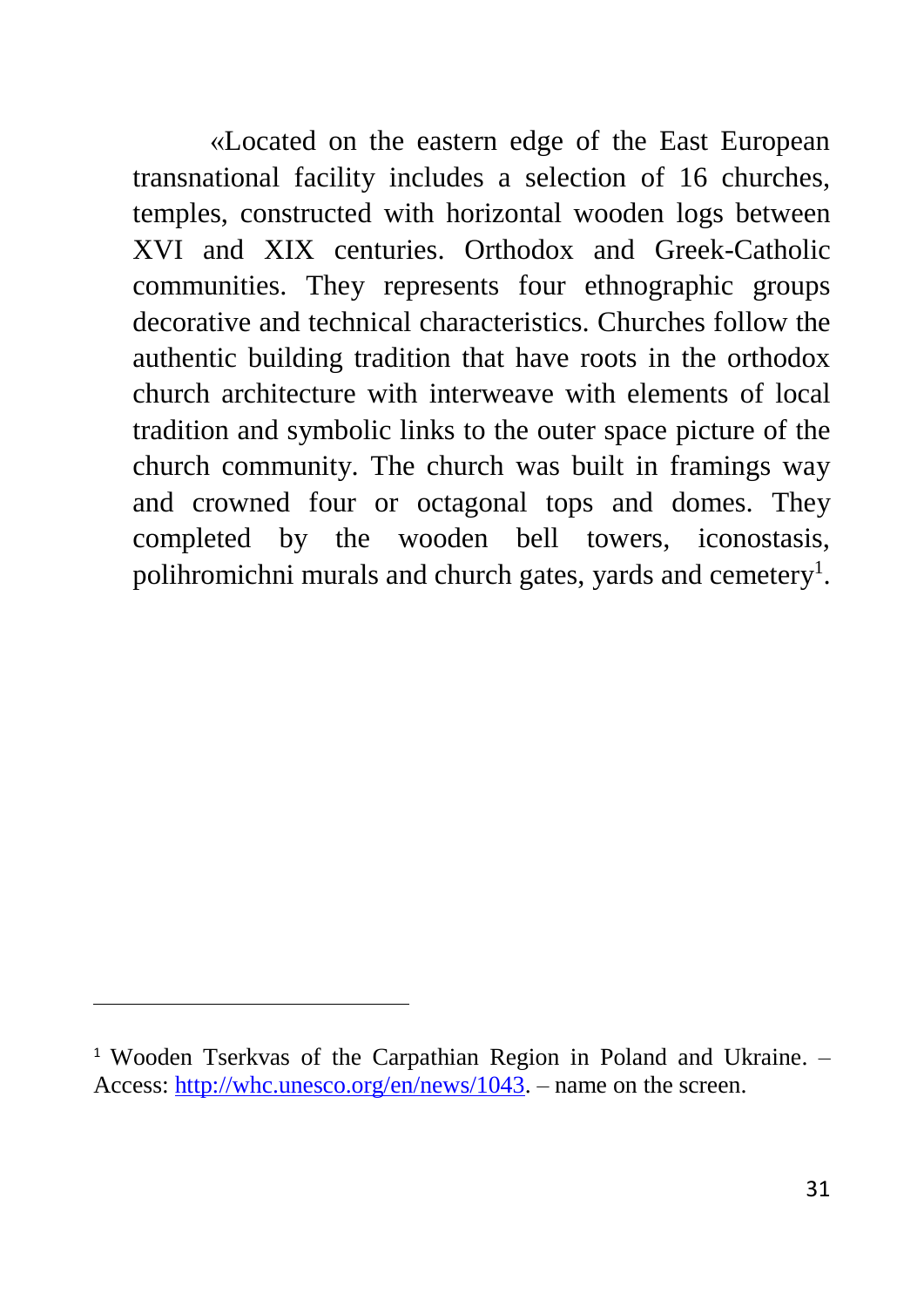

#### *Church of the Holy Spirit*

Location: Lviv region, Zhovkva district, village Potelych. Processing time: 1502.

The oldest wooden church in Lviv region and Ukrainian framings oldest wooden temple. A striking example of building by Boyko style in steps-pyramidal ceiling. Wealthy local potters built it at his own expense in place of the former church burned by Tatars Boris and Gleb. There is a legend that the church of the Holy Spirit visited by the Liturgy Bohdan Khmelnytsky.

One of the most unique in church of Sv. Spirit is its monumental murals, which dates back to 1620-1640 years. Besides the fact that painting is one of the oldest and wellpreserved, their value consists in perfection and integrity around the the house. «Deesis» icon made by famous painter Ivan Rutkovych in 1683.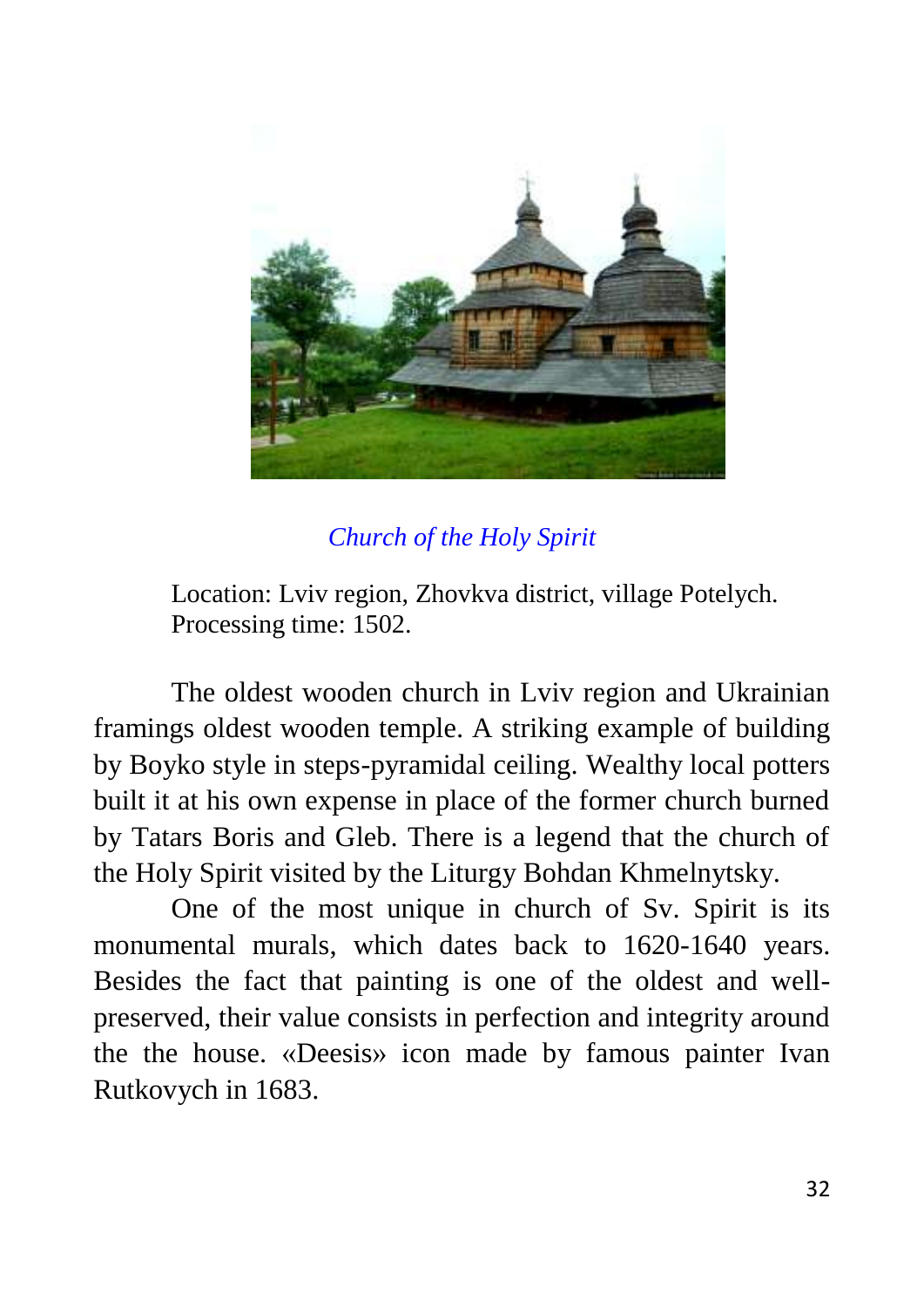Near to the church located a wooden two-tiered, 20-foot tall bell-tower witch built at the same time as the church.A bell tower repaired by the master Dominikovych Casimir in 1736.



*Cathedral Church of the Blessed Virgin Mary*

Location: Lviv region, Turka district, village Matkiv. Processing time: 1838.

Tryzruba Church is a outstanding monument of the boiko architecture and monumental art (having three peaks). Square logs located in the east-west axis. On the both sides of the altar adjacent small rectangular sacristy. The main scope complete by octagonal top, above the nave with five halls.

And over the altar and pews - there four halls, which topped with onion-domed domes and crosses.

Encircles the church shelter stepped stub vinci frames under which the western facade arranged glazed porch.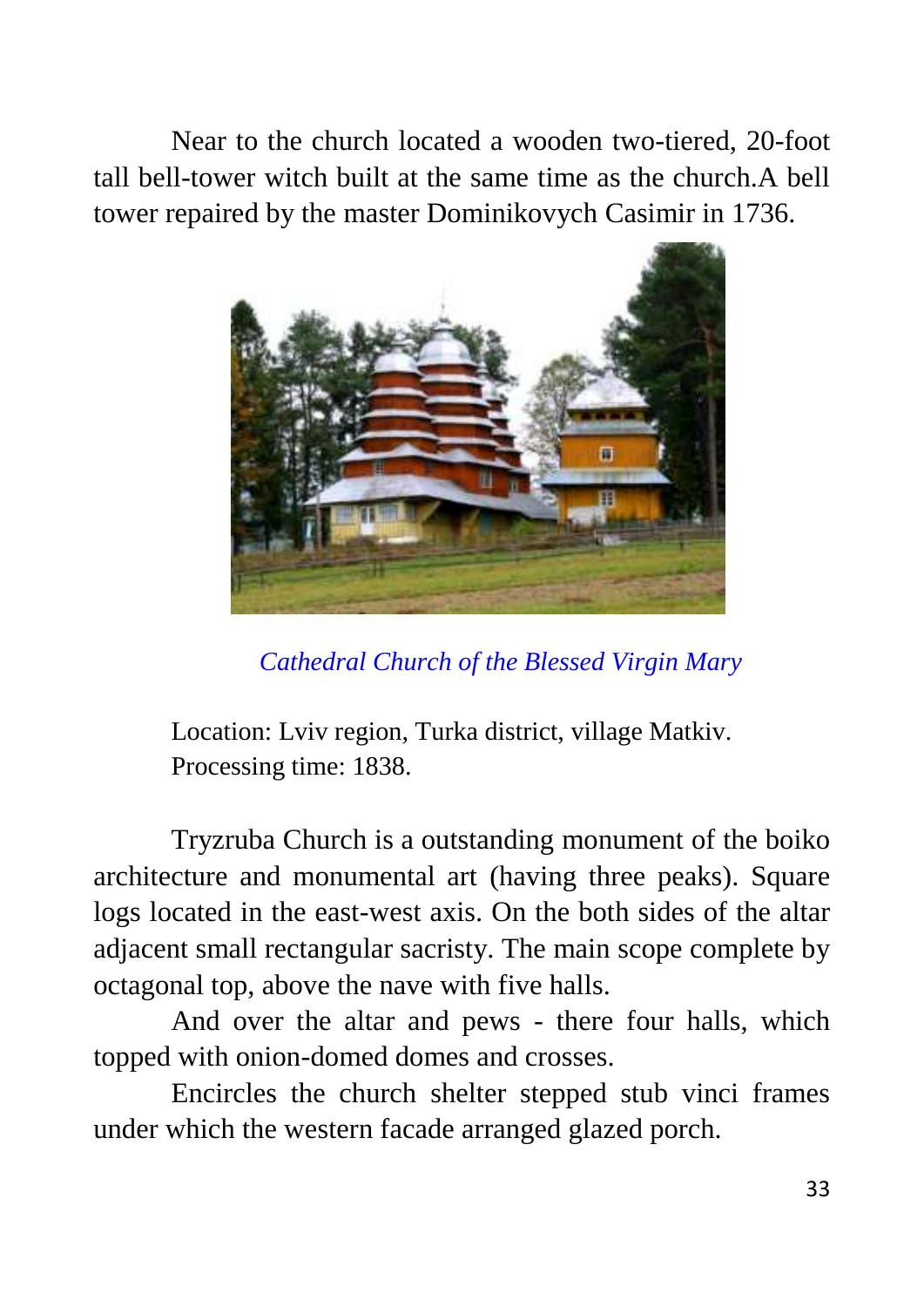

*Holy Trinity Church*

Location: Lviv region, city Zholkva. Processing time: 1720.

The outstanding monument of architecture and monumental art Galician school. The first church building was erected in 1601. June 17, 1719 outbreak of a fire which destroyed all the suburbs of Lviv and the Temple of the Most Holy Trinity. A new church was built in 1720 at the expense of parishioners and Prince Constantine

The church is a wooden, brick building with tryzrub completion - sacristy. White stone window frames and portal moved here from dismantled castle.

In the temple located five-tier iconostas,wich numbering about 50 icons created by craftsmen of Zhovkva school of painting and carving(John Rutkovych school) in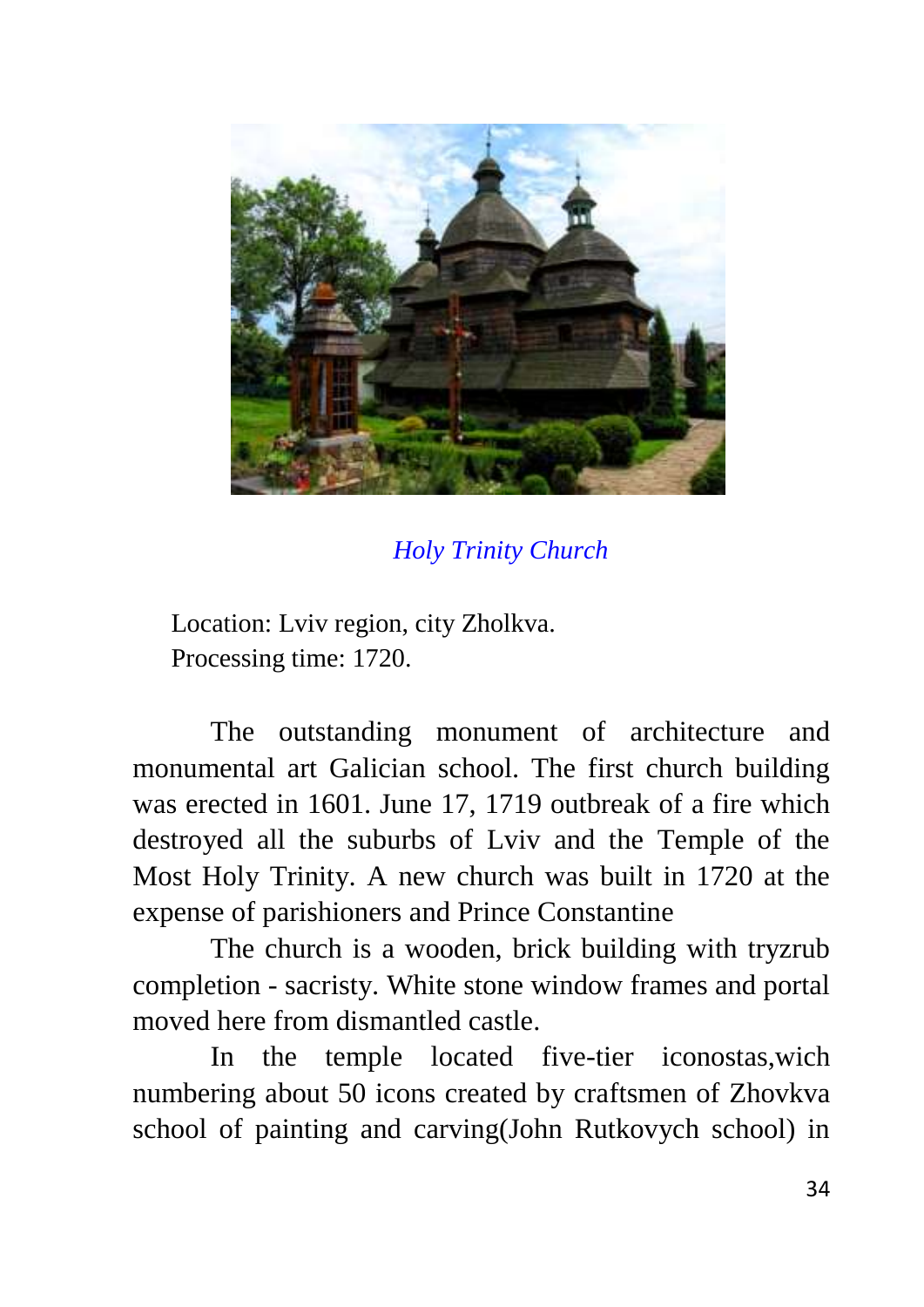early XVIII century. In iconography implemented innovative search – images of saints possess by elements of Ukrainian facial features. The iconostasis is made of basswood, its decor has a deep groove, which performed by Ignatius Stobenskyy.



*Church of St. George*

Location: Lviv region, Drohobych city. Processing time: 1502.

Monument of galician wooden architecture of the late XV – early XVI century. One of the best preserved.

Framings (tryzrubna) in the plan church with main square,nave and two side faceted choir (conch) and angular loghouse porch and the altar (western section), moved in 1656 from Carpathian village Nadiyevoho. Church exchanged for salt, dismantled and moved to Drohobych on oxen. Installed on the site of a previous church that burned down. In 1678 was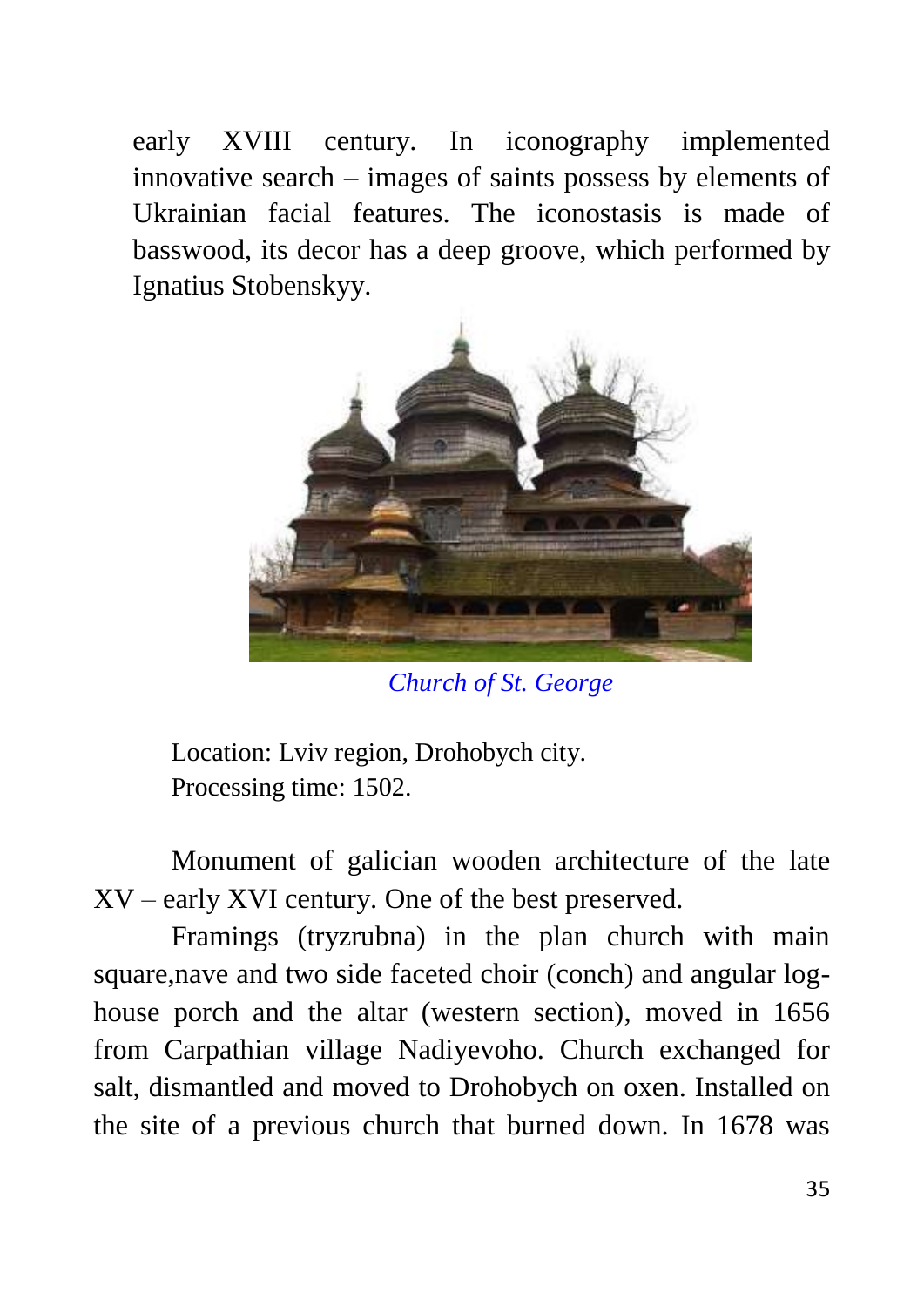built next to the tower. Church St. George repaired several times, but she dont lost original form.

Bottom of the church circled wide over-head in the form of arcade-galleries on pillars. Above the pews of the choir archgalleries and Vvedenskaya chapel. Church crowned three log cabins on the main tops without wrinkles, and lay low tops with one room, all on octagonal pidbannykah. The interior of the church is decorated with frescoes, executed under the direction of Stephen Malyar and Popovic Medytskoho. In religious composition there rich decorative ornament mainly nature way.



*Church of the Holy Spirit*

Location: Ivano-Frankivsk region, Rohatyn city. Processing time: 1598.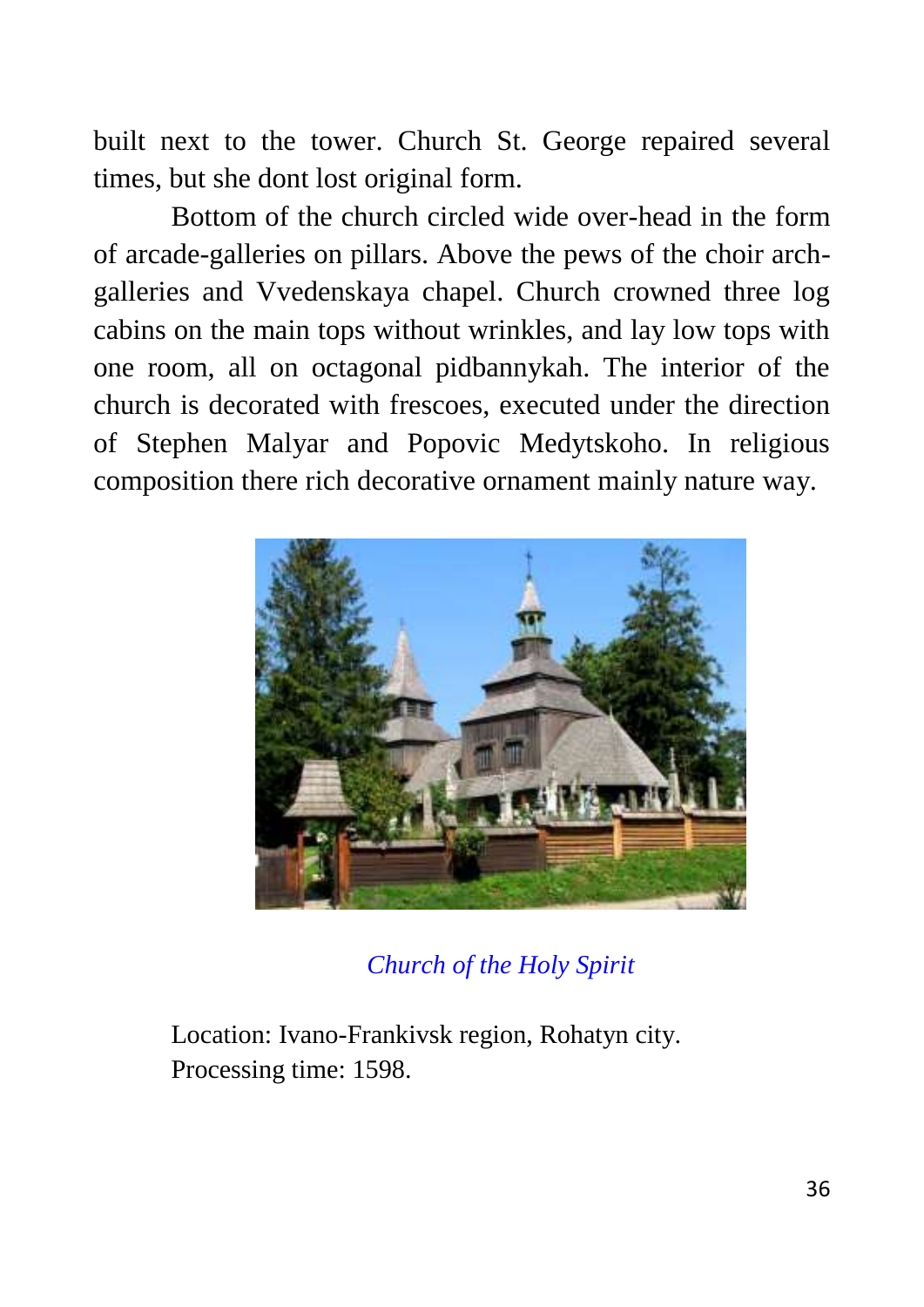Holy Spirit Church built in the 1st half of the XVII century. even until now officially dates back to 1598 year – this date is discovered in the interior of the church on the north wall of the central frame (nave) and read at church pastor. Hippolyte Dzerovych late XIX century. The compositional basis of monumental sights are chetverik hex nave pews and altar blockhouses and attached to the western wall of the pews framed belfry square in plan form. It is one of the greatest monuments of wooden architecture of Galician school and Svyatoduhovskaya iconostasis is considered a heritage of both Ukrainian and world art.



*Church of the Nativity the Blessed Virgin Mary*

Location: Ivano-Frankivsk region, Kolomiya district, the village of Lower Verbizh.

Processing time: 1808.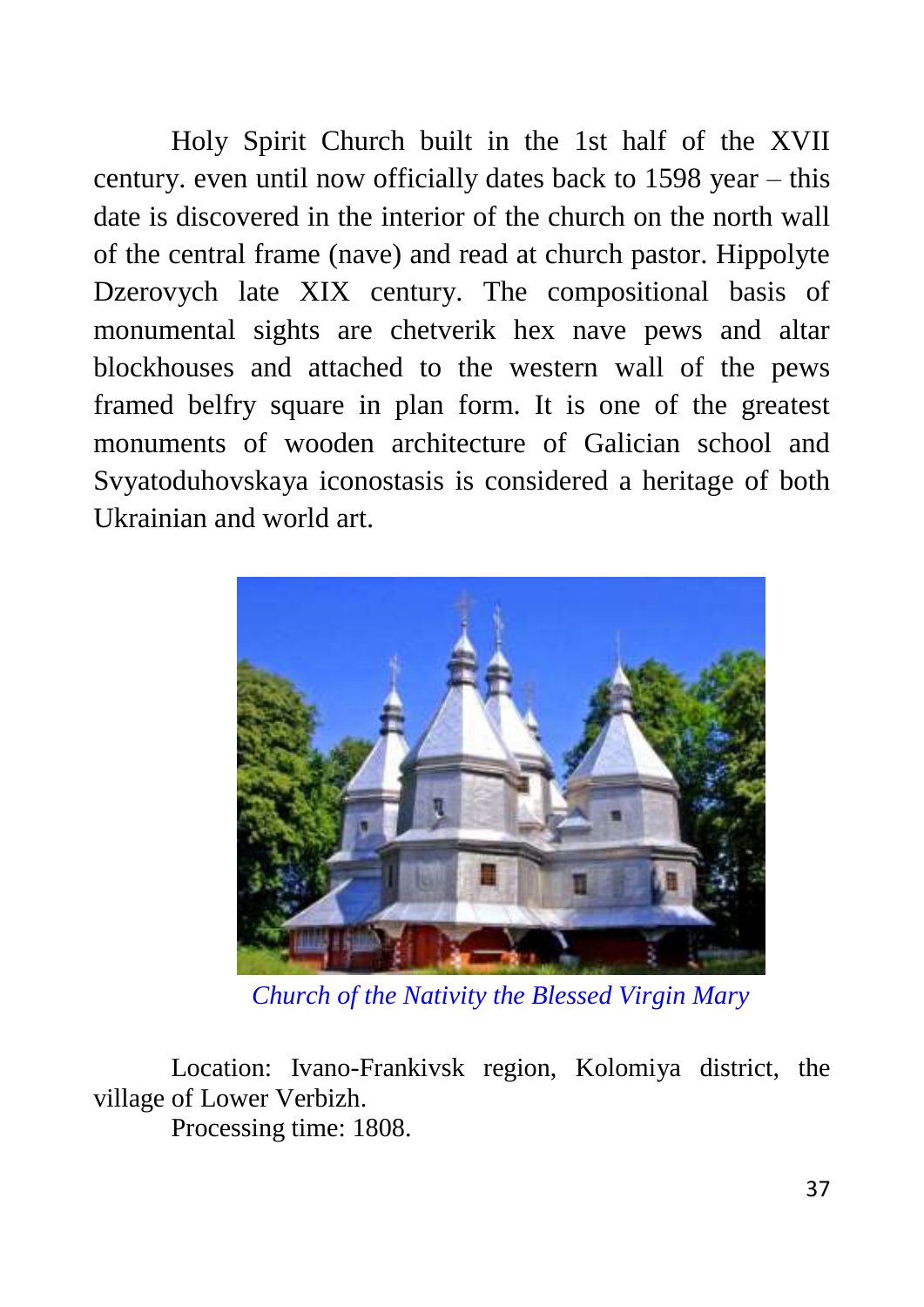Five-domed church of the Virgin is not belong to typological group of Hutsul wooden structures, and repeats the form of sacred buildings of Podillya and Slobozhanshchina. Located in the west part of the village on a hillside. The church, which comes from the nineteenth century. According to legend, built on the former monastyrische, as evidenced by remnants of defensive of ditch that crosses the territory monuments from the southwest. The area of monuments consists of church yard.

The area consists of monuments church yard, which occupies the north-eastern part of the cape; the old cemetery of XIX – early. XX century,with occupies the south-western part of the cemetery of the XX century,located in the western cape and extends to a deep ravine that limiting the monuments of the west. In the upper part of the hill along the perimeter of the yard in 1930. arranged a monolithic concrete fence with two entrances. In the northeastern part of the court, at the eastern fence of fencing located square, two-tiered bell tower. From the south-west side of the church yard bordered with the old cemetery where preserved chapel with family graves and graves with traditional stone crosses. The area monuments is 2, 22 hectares.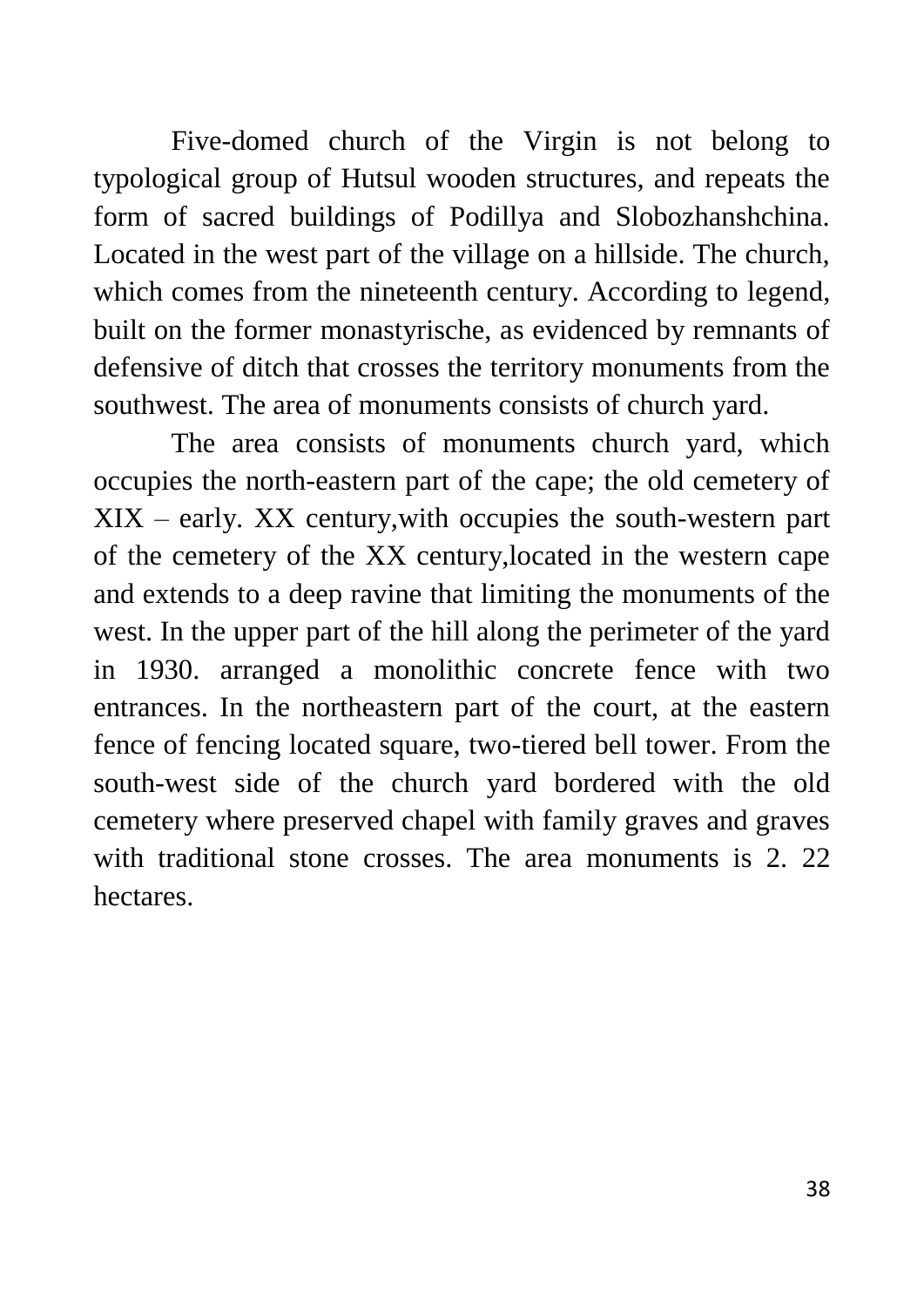

*Ascension of the Lord Church*

Location: Transcarpathian region, Rakhiv district, the village of Yassin.

Processing time: XVI century.

The Church is a perfect model for church building of Hutsul wooden temples (without nails). It has a unique correlation of lateral and central parts. Constructed from smooth hewn logs, a shingle roofs and small flashlights on them. The jamb of the church preserves the decorative composition with three crosses and the date of construction 1824. Inside the is magnificent iconostasis. Name Strukivska church comes from the surname of the founder of the village Ivan Struk who built a chapel on the site of the present church and hill,church are considered as holy.

Bell Tower was built in 1813 and consisting of an ensemble with the church. According to architectural and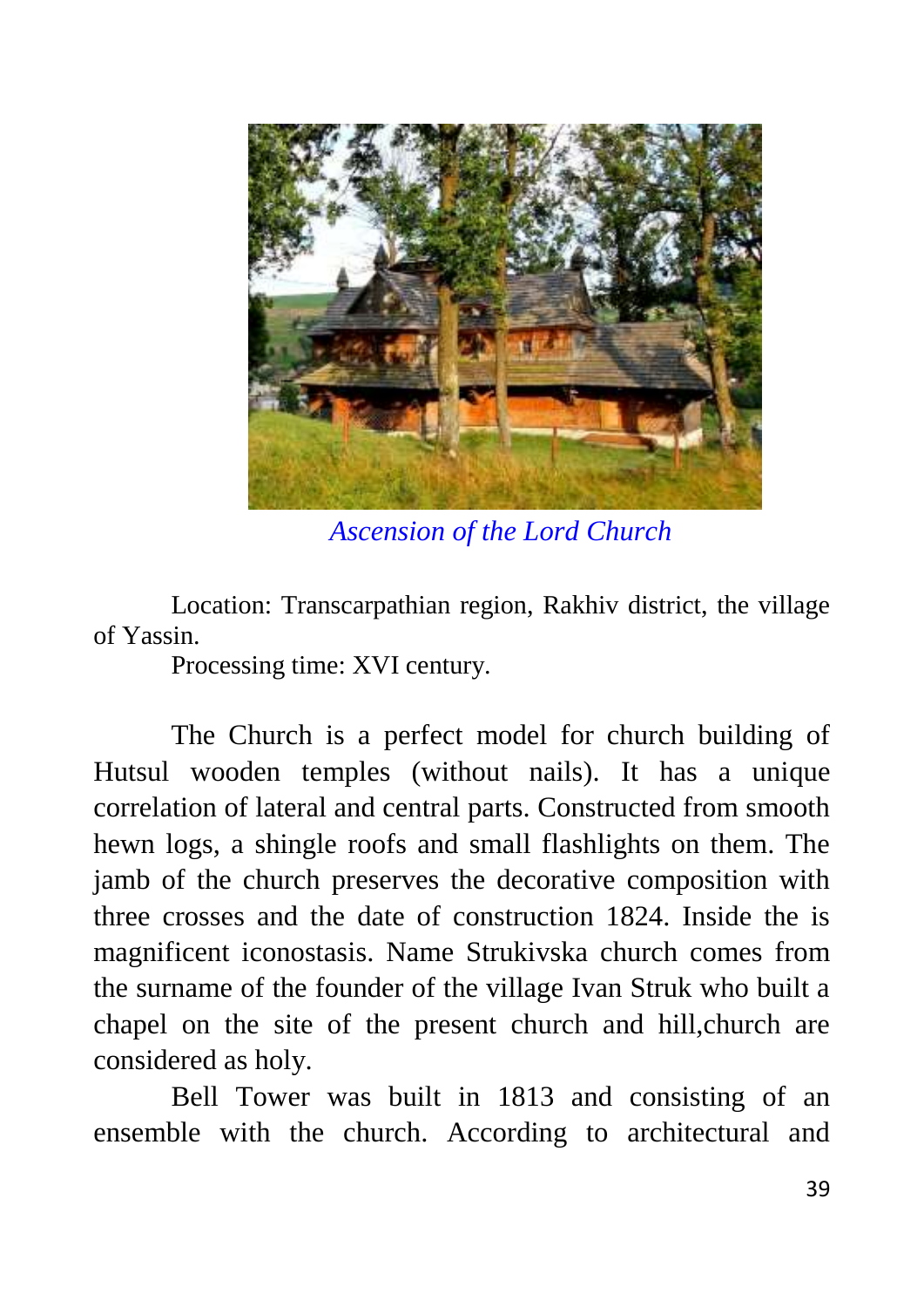artistic quality takes pride of place among the excellent masterpieces of Transcarpathian folklore. Lower fourwalls carcass layer above garret goes into octagon, which optically divided into three parts in shelters. Eight-tent top is crowned with a glavka cross. Light and shadow brushing elegant forms accentuate horizontal division, delineate every detail of the bell tower. The height of the fir buildings – 11 meters. They say it was moved to Ascension Church in 1895 by a fire with destroyed the church in the northern part of the village.



*Church of St. Michael*

Location: Transcarpathian region, Velyky district, village Uzhok.

Processing time: 1745.

Church is a pride of Transcarpathia, one of the most interesting buildings of Boyko style. Built in 1745 by masters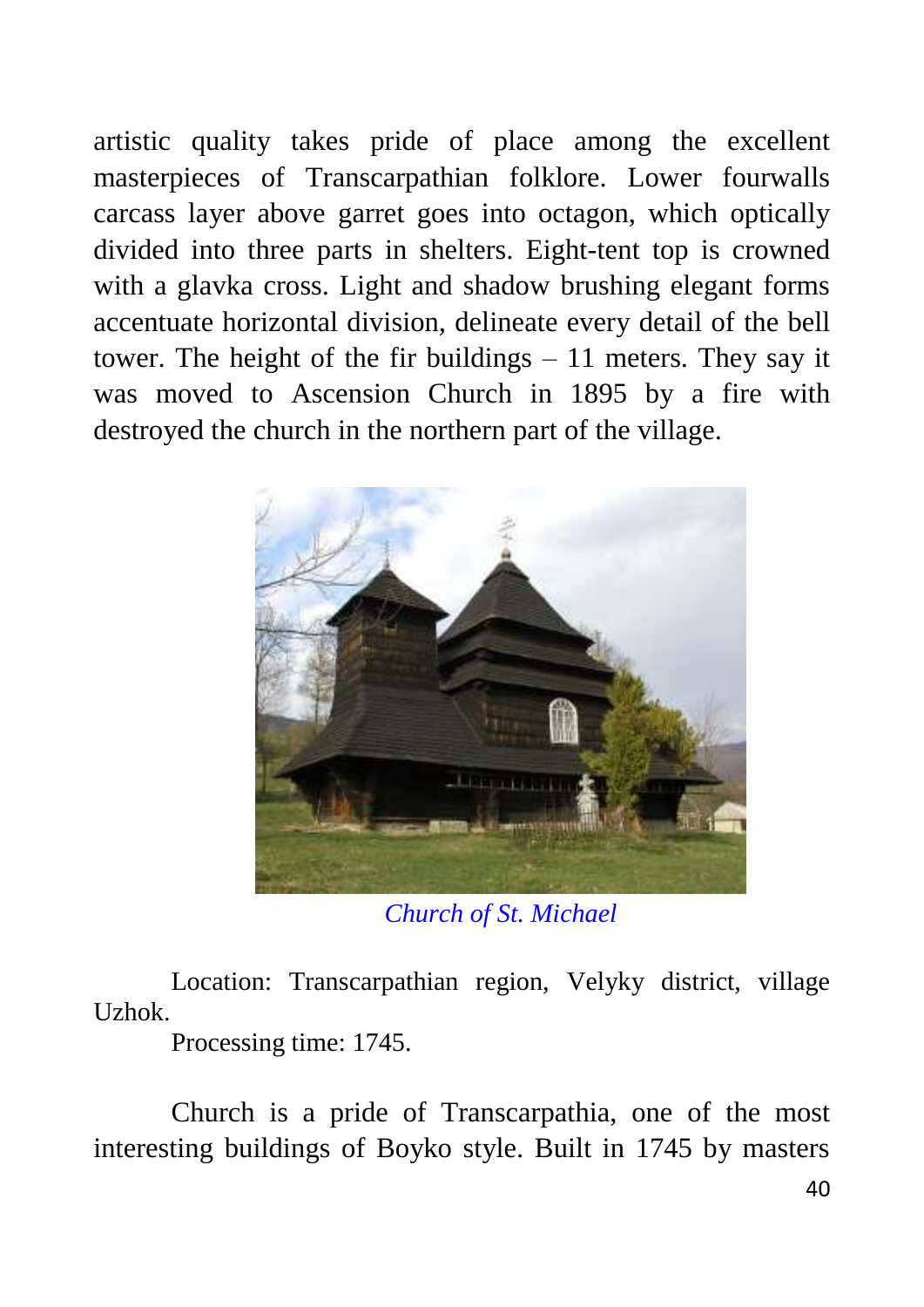P. Cherneyivym. and I. Tsihaninikom.The temple concise manner fits perfectly into the mountain landscape. Three square, log-defined composition of his volumes,where dominant belongs to the average, the top which have two square, hip room and complete. Mountain above the altar is made lower and one room. Above the pews constructed a small bell tower, which much higher than altar top, but lower the central,that deprives the masses of the temple property and brings in its overall composition dynamics element and picturesque. Wooden church, built of spruce boards. Covered with shingles. Tryzrubna, having three peaks typical. By the appearance and design solutions monument belongs to the Boikos school of folk architecture, however, western top higher than eastern . Near the church stands Verkhovyns'ka classic wooden bell tower, square in plan, two-tier, covered(four times) dome, built in 1927.



Lemkivska church in Brunarah (now Poland). After the ukrainian expulsion from the territory church passed to the Polish Catholic Church.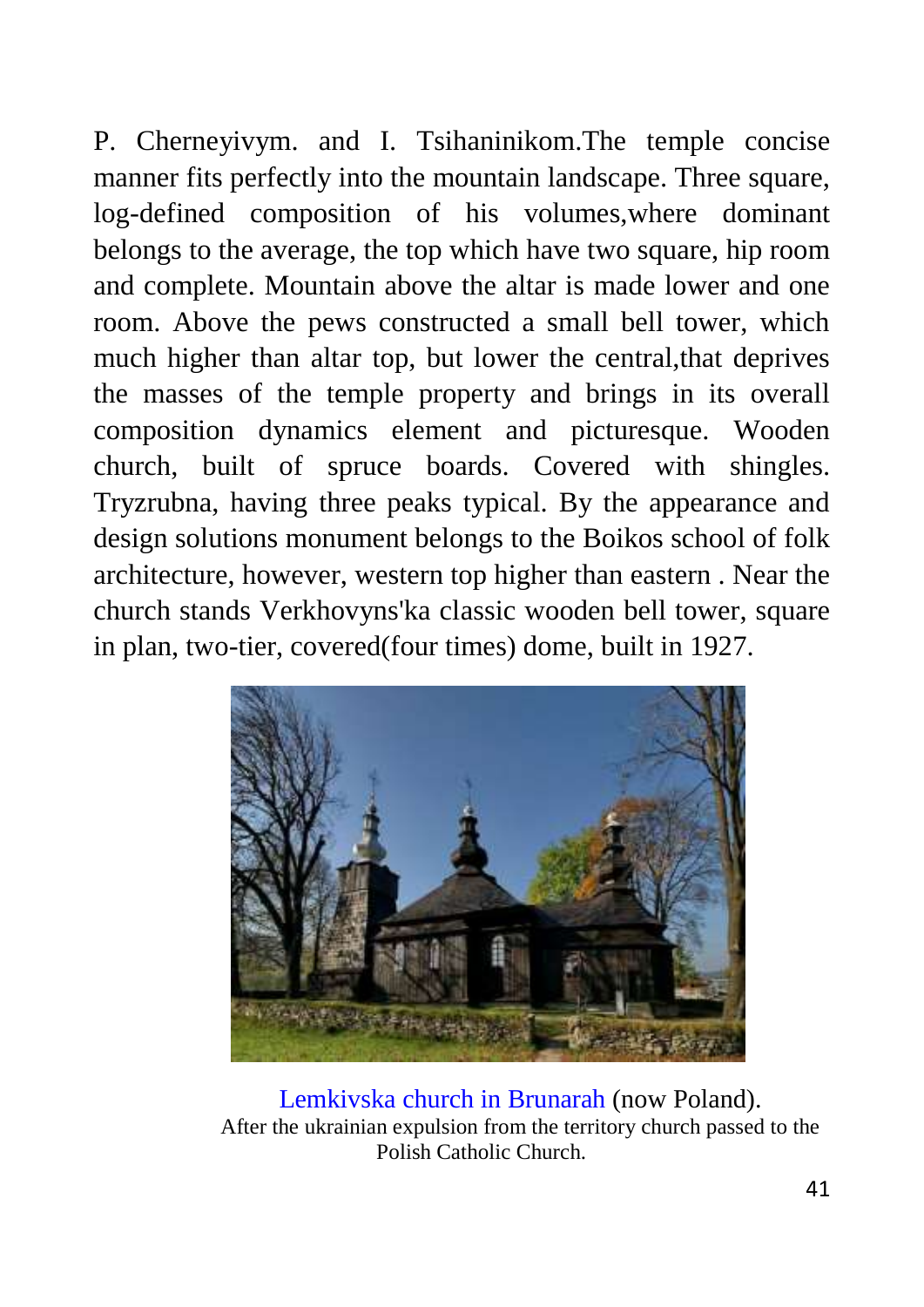Wooden churches located on the territory of Poland.also, in fact, is Ukrainian. They meet the unique Ukrainian traditions and once used (or used) our countrymen: Church of St. Michael the Archangel in Brunarah (Malopolska Province, 1830), the Church of St. Paraskeva in Kvyatoni (Malopolska Province, 1810),Church of the Virgin in Ovchar (Malopolska Province, 1653), the Church of St. James in Povoroznyk (Malopolska Province, XVII century.) Church of St. Paraskeva in Radruż (Subcarpathian Province; 1583), the Church of St. Michael the Archangel in Smolnik, Sanok County (Subcarpathian Province, 1791), the Church of St. Michael the Archangel in Turin (Podkarpackie Province, 1803), Church of the Nativity Blessed Virgin in Hotyntsi (Podkarpackie Province, 1731).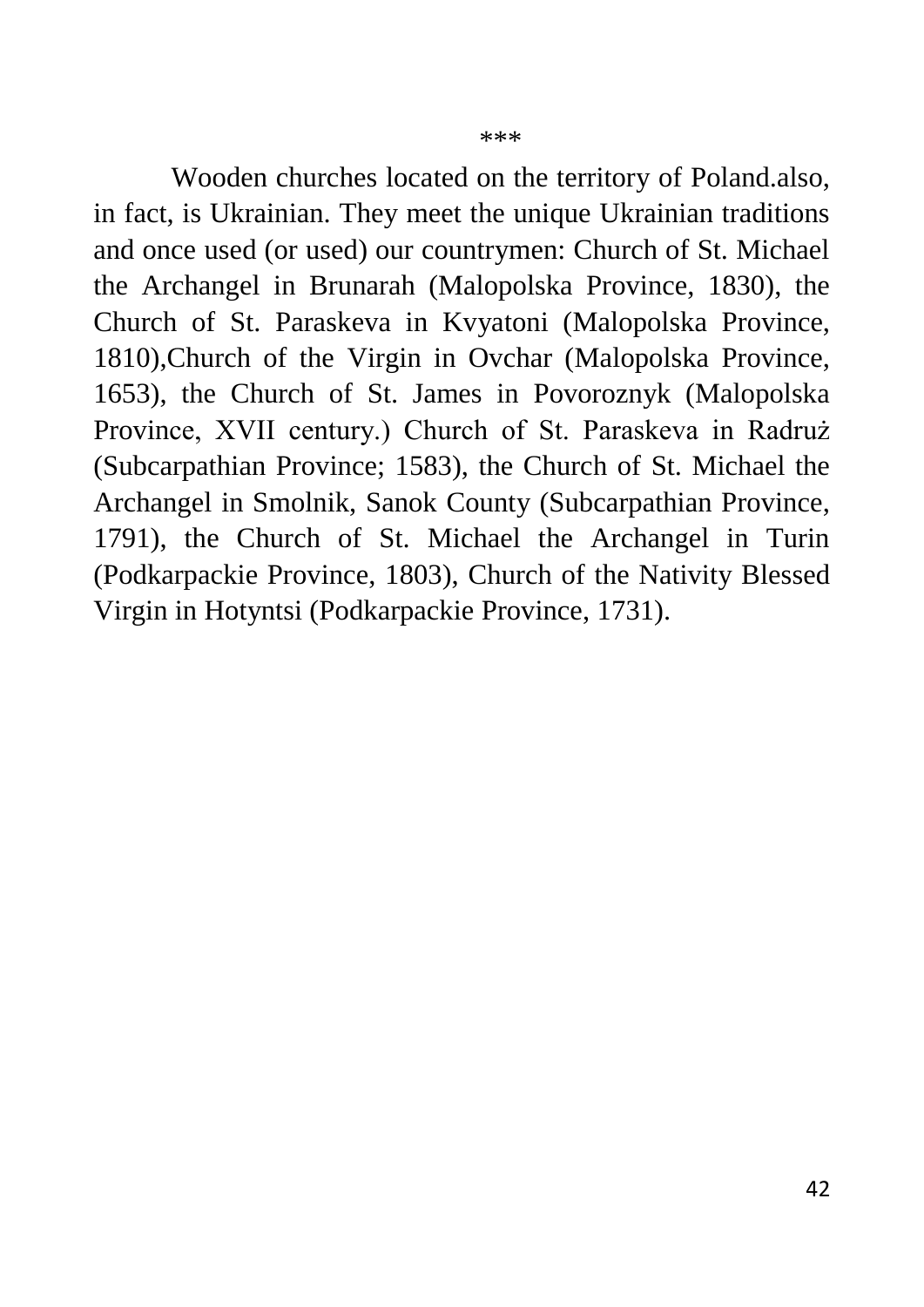#### **7. The ancient city of Chersonese Tauric and his Chora**



Location: Sevastopol Processing time: IV century. BC. XII centuries. n. e. Year inclusion to the list: 2013.

Chersonese Tauric (ancient greek Χερσόνησος – ἡ χερσόνησος) it means «peninsula» of the Middle Ages Kherson, Korsun in Slavic sources). Chora – agricultural region around Chersonese. Founded in 422–421 year b.c. by greek natives of Heraclea Pontica as a Greek colony on the northern coast of the Black Sea and in ancient times was an important trade, craft and political center of the south-western coast of Crimea.Located in the southwestern part of Crimea, near Quarantine Bay. Economical and political time of Chersonese prosperity accounted for IV–II century b.c. He was democratic state, minted his own coins.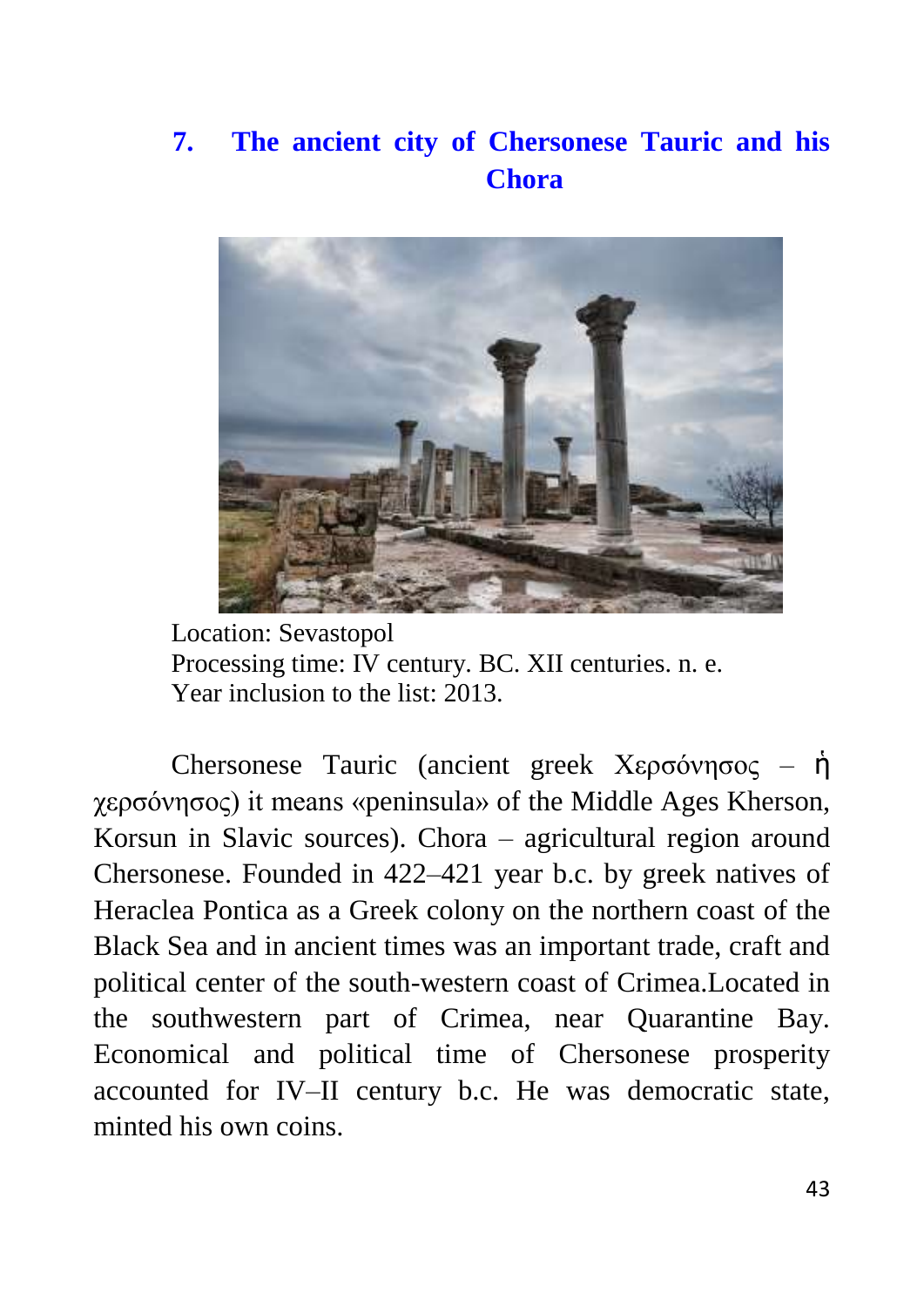The economy was based on viticulture,fishing and crafts,also they trades (corn,cattle and fish) with other greek cities,scythians and tauri.In the V century Chersonesos became part of the Byzantine Empire. From V to XI century Chersonesos remained the largest city on the northern coast of the Black Sea and an important center of Byzantine culture. In the I century b.c Hersonesus lost his democratic form of government, and become dependent from the Roman empire and served it long time as a major outpost of its policy in the Northern Black Sea.

The unique safety of archaeological finds creates at the Chersonese Taurian Ukraine's first archaeological park.

At presents in the territory of Chersonese located The National Reserve «Chersonese», based at Chersonesos Historical and Archaeological Museum-Preserve opened in 1892 with based on archaeological finds from excavations Chersonese.There are about 200,000 exhibits from V b.c to the XV century (over 5000 exposures) in museum stock.

On the reserve territory located the lions of Basilica, Zeno tower, Amphitheater, Temple with ark, Uvarov basilica, underground temple-mausoleum, mint and others.

Exposure reflect the ancient and medieval history of Chersonese. Visitors can see the remains of fortifications, streets, squares, houses, baths, city water reservoir and mint. The museum has interesting exhibits of Chersonese epigraphy collection of sculptures, mosaics and coins.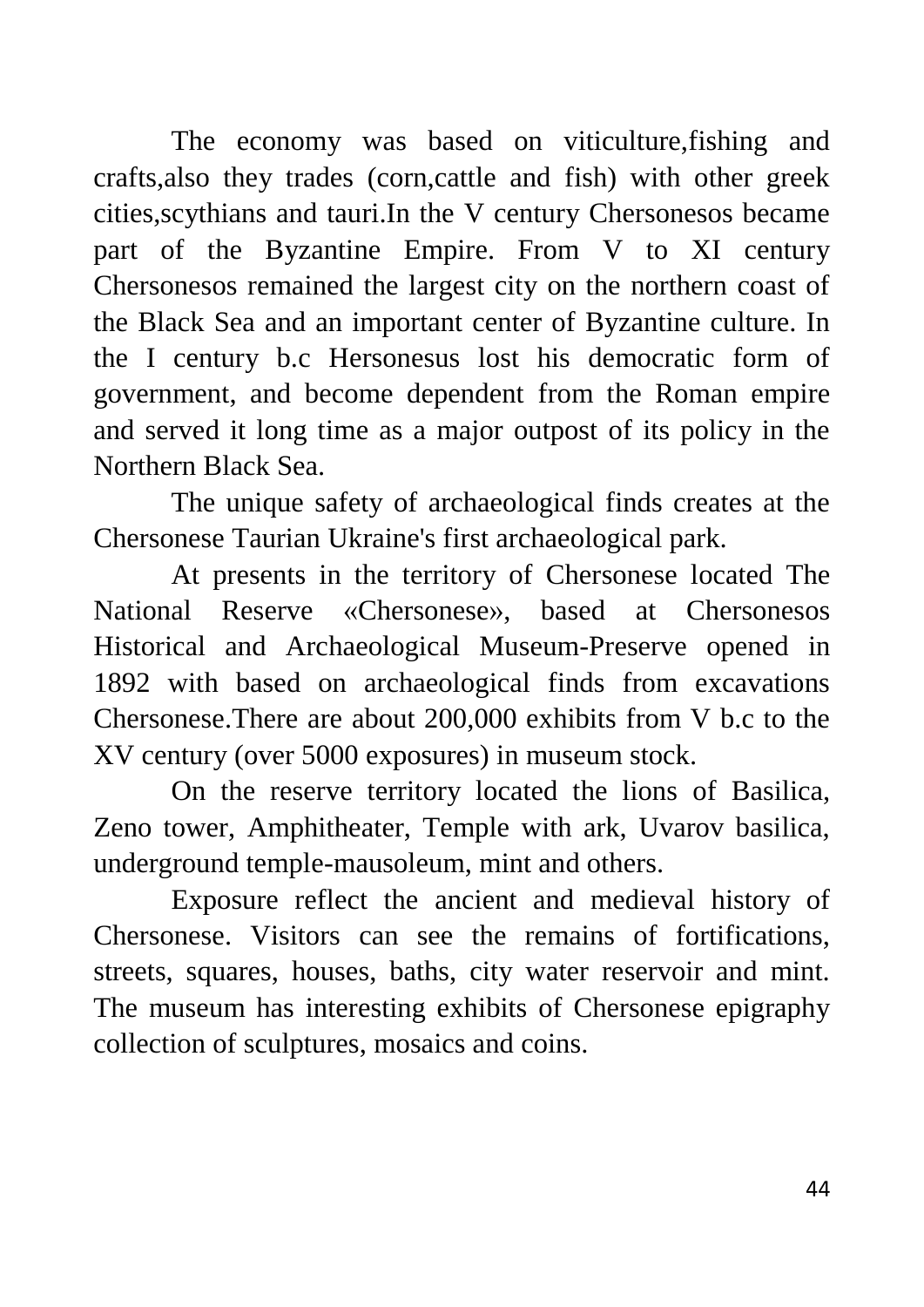#### **Contents**

| <b>Andres G. O.</b> Popularization of the cultural heritage. Its |  |  |  |  |  |  |  |  |
|------------------------------------------------------------------|--|--|--|--|--|--|--|--|
| meaning forprotection of Ukrainian monuments4                    |  |  |  |  |  |  |  |  |
|                                                                  |  |  |  |  |  |  |  |  |
| List of UNESCO World Heritage Sites in Ukraine13                 |  |  |  |  |  |  |  |  |
| 1. Kyiv: Saint-Sophia Cathedral and Related Monastic             |  |  |  |  |  |  |  |  |
| Buildings, Kyiv Pechersk Lavra17                                 |  |  |  |  |  |  |  |  |
| 2. The Ensemble of the Historic Centre of Lviv21                 |  |  |  |  |  |  |  |  |
|                                                                  |  |  |  |  |  |  |  |  |
| 4. Primeval Beech Forests of the Carpathians and the             |  |  |  |  |  |  |  |  |
| Ancient Beech Forests of Germany25                               |  |  |  |  |  |  |  |  |
| 5. Residence of Bukovinian and Dalmatian                         |  |  |  |  |  |  |  |  |
|                                                                  |  |  |  |  |  |  |  |  |
| 6. Wooden churches of Carpathian region in Poland                |  |  |  |  |  |  |  |  |
|                                                                  |  |  |  |  |  |  |  |  |
| 7. Ancient City of Tauric Chersonese and its                     |  |  |  |  |  |  |  |  |
|                                                                  |  |  |  |  |  |  |  |  |